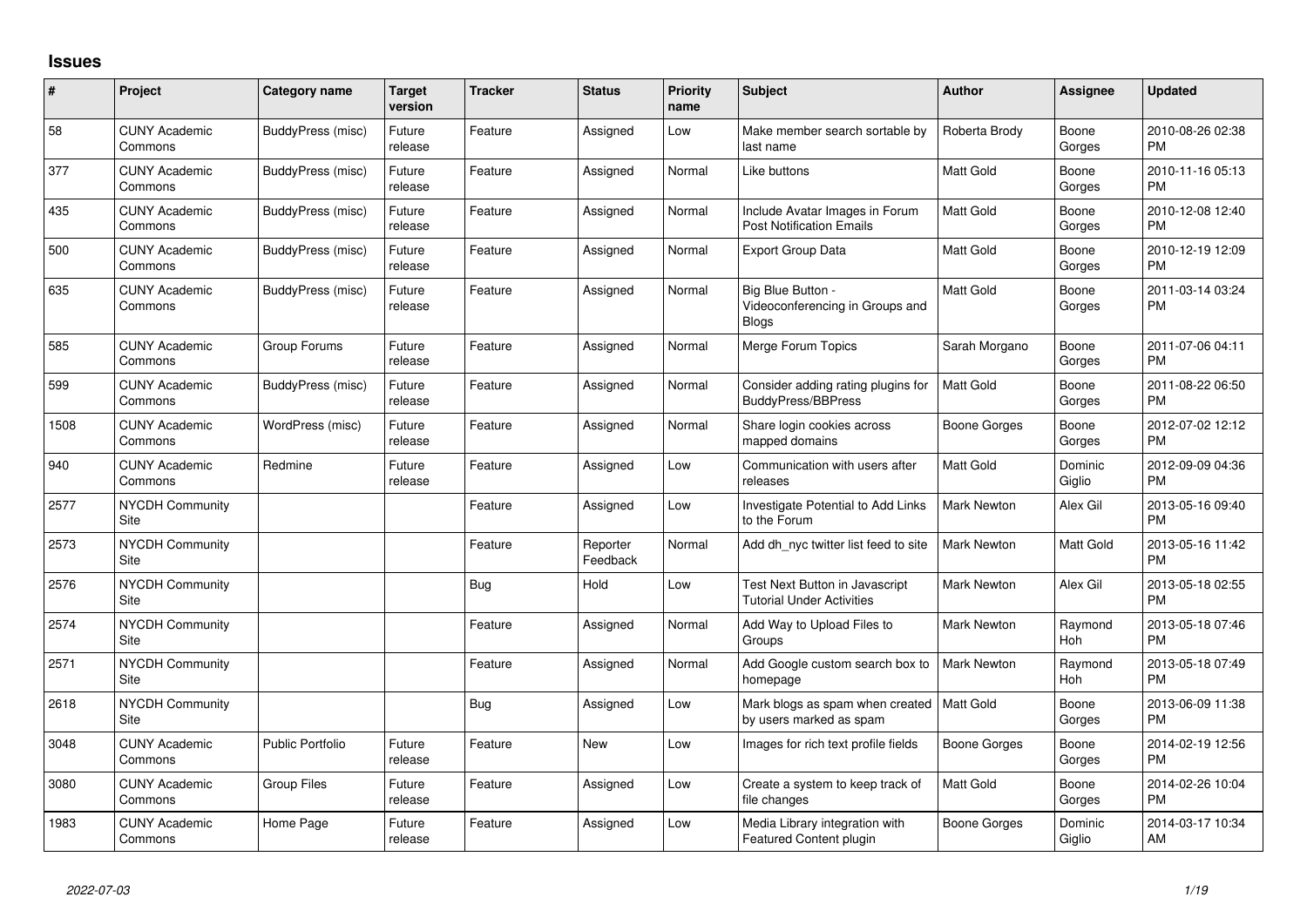| #    | Project                         | <b>Category name</b>     | <b>Target</b><br>version | <b>Tracker</b> | <b>Status</b>       | <b>Priority</b><br>name | <b>Subject</b>                                                             | Author               | Assignee            | <b>Updated</b>                |
|------|---------------------------------|--------------------------|--------------------------|----------------|---------------------|-------------------------|----------------------------------------------------------------------------|----------------------|---------------------|-------------------------------|
| 860  | <b>CUNY Academic</b><br>Commons | Design                   | Future<br>release        | Design/UX      | Assigned            | Normal                  | <b>Standardize Button Treatment</b><br>Across the Commons                  | Chris Stein          | Chris Stein         | 2014-05-01 09:45<br>AM        |
| 1888 | <b>CUNY Academic</b><br>Commons | Home Page                | Future<br>release        | Feature        | Assigned            | Normal                  | Refactor BP MPO Activity Filter to<br>support proper pagination            | Sarah Morgano        | Boone<br>Gorges     | 2014-05-01 07:11<br><b>PM</b> |
| 3220 | <b>CUNY Academic</b><br>Commons | <b>Public Portfolio</b>  | Future<br>release        | Feature        | Assigned            | Normal                  | Add indent/outdent option to<br>Formatting Buttons on Profile<br>Page      | Matt Gold            | Boone<br>Gorges     | 2014-05-21 10:39<br><b>PM</b> |
| 3354 | <b>CUNY Academic</b><br>Commons | <b>Group Files</b>       | Future<br>release        | Feature        | Assigned            | Low                     | Allow Group Download of Multiple<br><b>Selected Files</b>                  | <b>Matt Gold</b>     | Chris Stein         | 2014-08-01 08:50<br>AM        |
| 3419 | <b>CUNY Academic</b><br>Commons | Group Invitations        | 1.6.14                   | Bug            | Testing<br>Required | Normal                  | Neatening the display of<br>messages on group requests                     | <b>Matt Gold</b>     | Boone<br>Gorges     | 2014-09-01 09:29<br><b>PM</b> |
| 2223 | <b>CUNY Academic</b><br>Commons | <b>WordPress Plugins</b> | Future<br>release        | Feature        | Assigned            | Low                     | Add Participad to the CUNY<br><b>Academic Commons</b>                      | <b>Matt Gold</b>     | Boone<br>Gorges     | 2014-09-17 10:03<br><b>PM</b> |
| 3330 | <b>CUNY Academic</b><br>Commons | My Commons               | Future<br>release        | Feature        | Assigned            | Normal                  | "Commons Information" tool                                                 | Boone Gorges         | Chris Stein         | 2014-09-22 08:46<br><b>PM</b> |
| 3458 | <b>CUNY Academic</b><br>Commons | Groups (misc)            | Future<br>release        | Feature        | Assigned            | Normal                  | Filter Members of Group by<br>Campus                                       | <b>Michael Smith</b> | Samantha<br>Raddatz | 2014-09-26 08:32<br><b>PM</b> |
| 3193 | <b>CUNY Academic</b><br>Commons | Group Forums             | Future<br>release        | Feature        | Assigned            | Normal                  | bbPress 2.x dynamic roles and<br>RBE                                       | Boone Gorges         | Boone<br>Gorges     | 2014-09-30 01:30<br>PM        |
| 3506 | <b>CUNY Academic</b><br>Commons | Publicity                | 1.7                      | Publicity      | New                 | Normal                  | Prepare 1.7 email messaging                                                | Micki Kaufman        | Micki<br>Kaufman    | 2014-10-01 12:36<br><b>PM</b> |
| 3509 | <b>CUNY Academic</b><br>Commons | Publicity                | 1.7                      | Publicity      | New                 | Normal                  | Create 1.7 digital signage imagery                                         | Micki Kaufman        | Marilyn<br>Weber    | 2014-10-01 12:40<br><b>PM</b> |
| 3524 | <b>CUNY Academic</b><br>Commons | Documentation            | Not tracked              | Documentation  | Assigned            | Normal                  | Post describing all you can do<br>when starting up a new blog/group        | <b>Matt Gold</b>     | scott voth          | 2014-10-04 12:56<br><b>PM</b> |
| 3492 | <b>CUNY Academic</b><br>Commons | <b>WordPress Themes</b>  | Future<br>release        | Support        | Assigned            | Normal                  | Add CBOX theme to the<br>Commons                                           | scott voth           | Raymond<br>Hoh      | 2014-10-08 05:55<br><b>PM</b> |
| 3511 | <b>CUNY Academic</b><br>Commons | Publicity                | 1.7                      | Publicity      | Assigned            | Normal                  | Social media for 1.7                                                       | Micki Kaufman        | Sarah<br>Morgano    | 2014-10-14 03:32<br><b>PM</b> |
| 3510 | <b>CUNY Academic</b><br>Commons | Publicity                | 1.7                      | Publicity      | Assigned            | Normal                  | Post on the News Blog re: 'My<br>Commons'                                  | Micki Kaufman        | Sarah<br>Morgano    | 2014-10-15 11:18<br>AM        |
| 3475 | <b>CUNY Academic</b><br>Commons | Events                   | Future<br>release        | Feature        | Assigned            | Normal                  | Request to add plugin to<br>streamline room<br>booking/appointment booking | Naomi Barrettara     | Boone<br>Gorges     | 2014-12-01 05:14<br><b>PM</b> |
| 3691 | <b>CUNY Academic</b><br>Commons | <b>WordPress Plugins</b> | Future<br>release        | <b>Bug</b>     | New                 | Normal                  | <b>WPMU Domain Mapping</b><br>Debugging on cdev                            | Raymond Hoh          | Matt Gold           | 2014-12-12 09:04<br>AM        |
| 2167 | <b>CUNY Academic</b><br>Commons | WordPress (misc)         | Future<br>release        | Bug            | Assigned            | Normal                  | <b>CAC-Livestream Plugin Issues</b>                                        | Michael Smith        | Dominic<br>Giglio   | 2015-01-02 03:06<br><b>PM</b> |
| 412  | <b>CUNY Academic</b><br>Commons | <b>WordPress Themes</b>  | Future<br>release        | Feature        | Assigned            | Normal                  | <b>Featured Themes</b>                                                     | Matt Gold            | Dominic<br>Giglio   | 2015-01-05 08:44<br>PM        |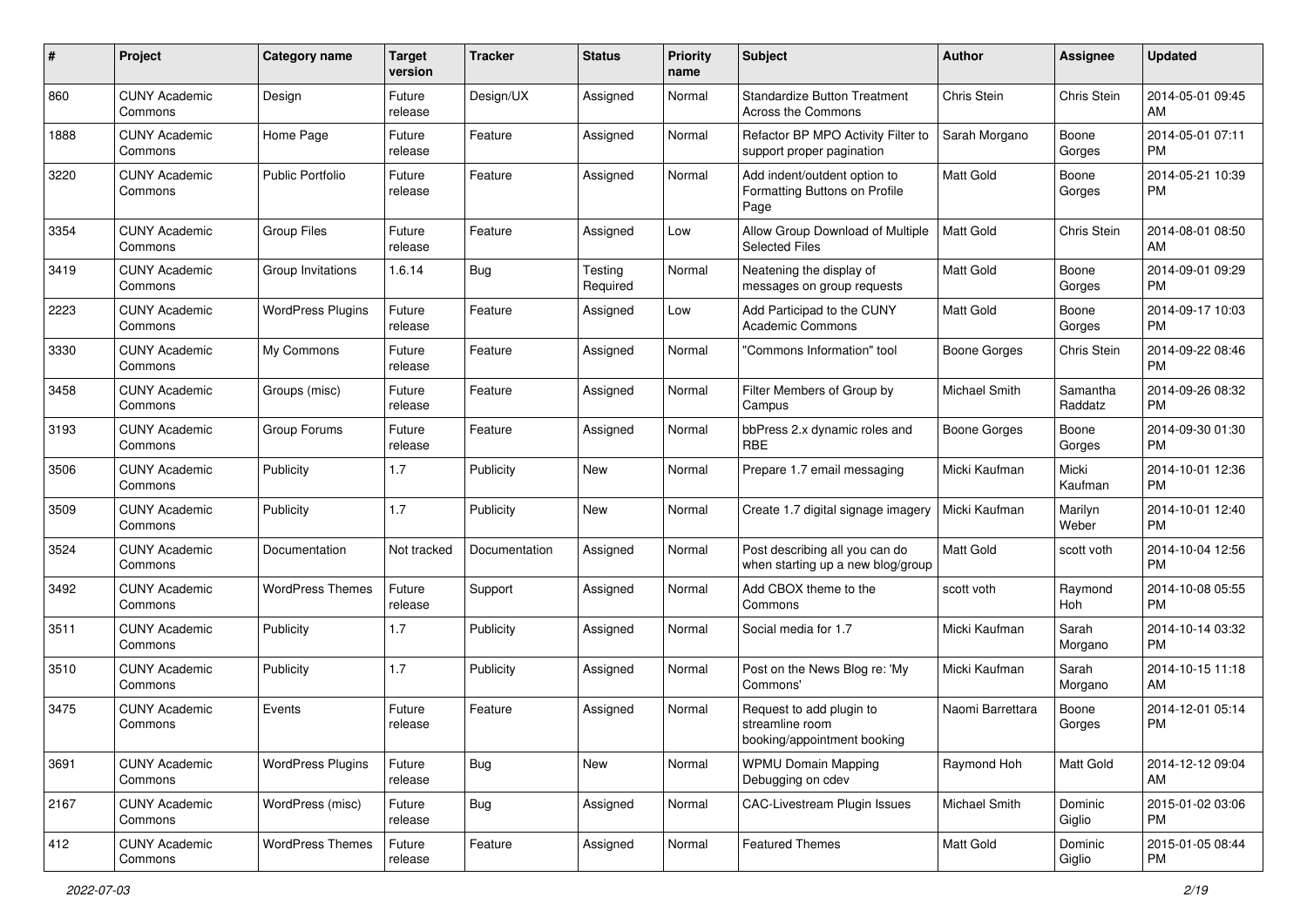| $\#$ | Project                         | <b>Category name</b>     | <b>Target</b><br>version | <b>Tracker</b> | <b>Status</b> | Priority<br>name | <b>Subject</b>                                                                 | <b>Author</b>    | <b>Assignee</b>     | <b>Updated</b>                |
|------|---------------------------------|--------------------------|--------------------------|----------------|---------------|------------------|--------------------------------------------------------------------------------|------------------|---------------------|-------------------------------|
| 658  | <b>CUNY Academic</b><br>Commons | <b>WordPress Plugins</b> | Future<br>release        | Feature        | Assigned      | Normal           | Rebulid Sitewide Tag Suggestion                                                | <b>Matt Gold</b> | Boone<br>Gorges     | 2015-01-05 08:47<br><b>PM</b> |
| 1562 | <b>CUNY Academic</b><br>Commons | <b>WordPress Plugins</b> | Future<br>release        | Feature        | Assigned      | Low              | Play with NYT Collaborative<br><b>Authoring Tool</b>                           | <b>Matt Gold</b> | Boone<br>Gorges     | 2015-01-05 08:47<br><b>PM</b> |
| 364  | <b>CUNY Academic</b><br>Commons | <b>WordPress Plugins</b> | Future<br>release        | Feature        | <b>New</b>    | Normal           | <b>Bulletin Board</b>                                                          | Matt Gold        |                     | 2015-01-05 08:50<br><b>PM</b> |
| 2753 | <b>CUNY Academic</b><br>Commons | <b>Public Portfolio</b>  | Future<br>release        | Feature        | <b>New</b>    | Normal           | Create actual actual tagification in<br>academic interests and other<br>fields | Micki Kaufman    | Boone<br>Gorges     | 2015-01-05 08:52<br><b>PM</b> |
| 2832 | <b>CUNY Academic</b><br>Commons | <b>Public Portfolio</b>  | Future<br>release        | Feature        | Assigned      | Normal           | Improve interface for (not)<br>auto-linking profile fields                     | Boone Gorges     | Chris Stein         | 2015-01-05 08:52<br><b>PM</b> |
| 2754 | <b>CUNY Academic</b><br>Commons | Design                   | Future<br>release        | Feature        | Assigned      | Normal           | Determine strategy for CAC logo<br>handling in top header                      | Micki Kaufman    | Chris Stein         | 2015-01-05 08:53<br><b>PM</b> |
| 3042 | <b>CUNY Academic</b><br>Commons | <b>Public Portfolio</b>  | Future<br>release        | Feature        | Assigned      | Normal           | Browsing member interests                                                      | Matt Gold        | Boone<br>Gorges     | 2015-03-21 09:04<br><b>PM</b> |
| 3759 | <b>CUNY Academic</b><br>Commons | WordPress (misc)         | Future<br>release        | Feature        | Assigned      | Normal           | Review Interface for Adding Users<br>to Blogs                                  | <b>Matt Gold</b> | Boone<br>Gorges     | 2015-03-24 05:52<br><b>PM</b> |
| 3308 | <b>CUNY Academic</b><br>Commons | Group Invitations        | Future<br>release        | Feature        | Assigned      | Normal           | Allow members to rescind group<br>invitations                                  | <b>Matt Gold</b> | Boone<br>Gorges     | 2015-04-01 08:53<br><b>PM</b> |
| 3770 | <b>CUNY Academic</b><br>Commons | <b>Public Portfolio</b>  | Future<br>release        | Feature        | Assigned      | Normal           | Improve Layout/Formatting of<br>Positions Area on Public Portfolios            | <b>Matt Gold</b> | <b>Chris Stein</b>  | 2015-04-01 09:17<br><b>PM</b> |
| 3059 | <b>CUNY Academic</b><br>Commons | Group Forums             | Future<br>release        | Design/UX      | New           | Normal           | Forum Post Permissable Content<br><b>Explanatory Text</b>                      | Chris Stein      | Chris Stein         | 2015-04-02 11:27<br>AM        |
| 3577 | <b>CUNY Academic</b><br>Commons | My Commons               | Future<br>release        | Design/UX      | Assigned      | Normal           | Replies to items in My Commons                                                 | Matt Gold        | Raymond<br>Hoh      | 2015-04-09 05:19<br><b>PM</b> |
| 370  | <b>CUNY Academic</b><br>Commons | Registration             | Future<br>release        | Feature        | Assigned      | High             | <b>Guest Accounts</b>                                                          | Matt Gold        | Matt Gold           | 2015-04-09 09:33<br><b>PM</b> |
| 3662 | <b>CUNY Academic</b><br>Commons | <b>SEO</b>               | Future<br>release        | Feature        | Assigned      | Normal           | Duplicate Content/SEO/Google<br>issues                                         | Matt Gold        | Raymond<br>Hoh      | 2015-04-13 04:37<br><b>PM</b> |
| 3536 | <b>CUNY Academic</b><br>Commons | My Commons               | Future<br>release        | Feature        | Assigned      | Normal           | Infinite Scroll on My Commons<br>page                                          | Matt Gold        | Raymond<br>Hoh      | 2015-04-13 04:42<br><b>PM</b> |
| 4027 | <b>CUNY Academic</b><br>Commons | Commons In A Box         | Not tracked              | Design/UX      | Assigned      | Normal           | Usability review of CBOX update<br>procedures                                  | <b>Matt Gold</b> | Samantha<br>Raddatz | 2015-05-11 06:36<br><b>PM</b> |
| 4053 | <b>CUNY Academic</b><br>Commons | Events                   | Future<br>release        | Feature        | Assigned      | Normal           | Create new tab for past events                                                 | <b>Matt Gold</b> | Boone<br>Gorges     | 2015-05-12 02:10<br><b>PM</b> |
| 4222 | <b>CUNY Academic</b><br>Commons | <b>User Experience</b>   | Future<br>release        | Design/UX      | New           | Normal           | Add information to 'Delete<br>Account' page                                    | Samantha Raddatz | scott voth          | 2015-06-26 11:35<br>AM        |
| 4221 | <b>CUNY Academic</b><br>Commons | Group Forums             | Future<br>release        | Design/UX      | Assigned      | Normal           | Add 'Number of Posts' display<br>option to Forum page                          | Samantha Raddatz | Samantha<br>Raddatz | 2015-06-26 02:21<br><b>PM</b> |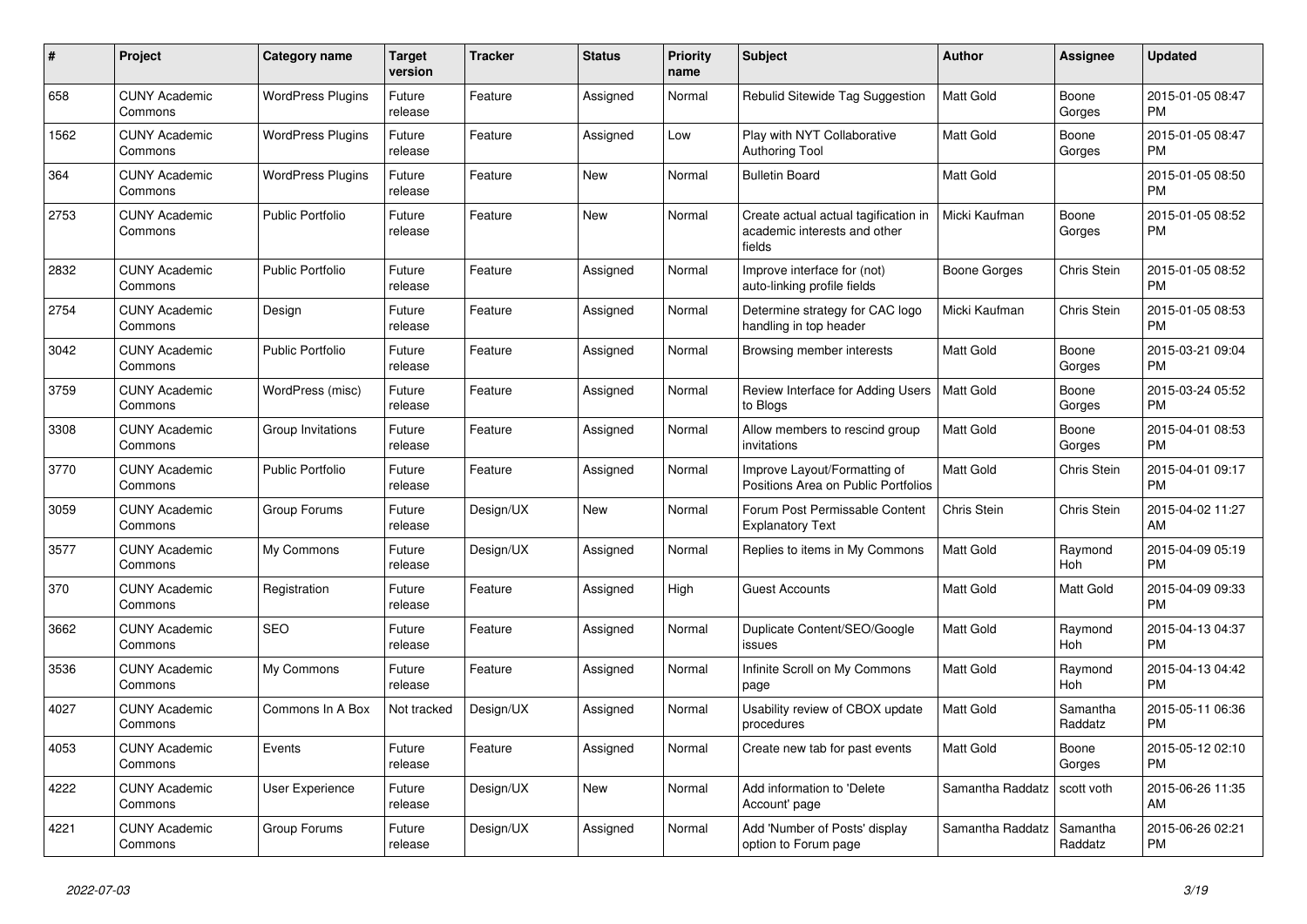| #    | Project                         | <b>Category name</b>    | <b>Target</b><br>version | <b>Tracker</b> | <b>Status</b> | <b>Priority</b><br>name | <b>Subject</b>                                                        | <b>Author</b>           | Assignee            | <b>Updated</b>                |
|------|---------------------------------|-------------------------|--------------------------|----------------|---------------|-------------------------|-----------------------------------------------------------------------|-------------------------|---------------------|-------------------------------|
| 4225 | <b>CUNY Academic</b><br>Commons | <b>DiRT</b> Integration | Future<br>release        | Design/UX      | <b>New</b>    | Normal                  | Add information to DIRT page (in<br>Create a Group)                   | Samantha Raddatz        | Matt Gold           | 2015-06-26 03:14<br><b>PM</b> |
| 4238 | <b>CUNY Academic</b><br>Commons | Events                  | Future<br>release        | Feature        | Assigned      | Normal                  | Copy Events to Other Groups?                                          | <b>Matt Gold</b>        | Boone<br>Gorges     | 2015-07-02 10:08<br>AM        |
| 4253 | <b>CUNY Academic</b><br>Commons | <b>Public Portfolio</b> | Future<br>release        | Design/UX      | <b>New</b>    | Normal                  | Encourage users to add portfolio<br>content                           | Samantha Raddatz        | Samantha<br>Raddatz | 2015-07-07 11:32<br>AM        |
| 4235 | <b>CUNY Academic</b><br>Commons |                         | Not tracked              | Design/UX      | Assigned      | Normal                  | Explore user experience around<br>comments on forum topics vs docs    | <b>Matt Gold</b>        | Samantha<br>Raddatz | 2015-07-21 10:23<br>AM        |
| 4404 | <b>CUNY Academic</b><br>Commons | Public Portfolio        | Future<br>release        | Design/UX      | Assigned      | Normal                  | Change color of permissions info<br>on portfolio editing interface    | <b>Matt Gold</b>        | Samantha<br>Raddatz | 2015-08-11 05:28<br><b>PM</b> |
| 4388 | <b>CUNY Academic</b><br>Commons | WordPress (misc)        | Future<br>release        | <b>Bug</b>     | Assigned      | Normal                  | Repeated request for<br>authentication.                               | Alice.Lynn<br>McMichael | Raymond<br>Hoh      | 2015-08-11 07:35<br><b>PM</b> |
| 4535 | <b>CUNY Academic</b><br>Commons | My Commons              | Future<br>release        | Bug            | <b>New</b>    | Low                     | My Commons filter issue                                               | scott voth              | Raymond<br>Hoh      | 2015-09-01 11:17<br>AM        |
| 4226 | <b>CUNY Academic</b><br>Commons | <b>BuddyPress Docs</b>  | Future<br>release        | Design/UX      | <b>New</b>    | Normal                  | Add option to connect a Doc with<br>a Group                           | Samantha Raddatz        | Samantha<br>Raddatz | 2015-09-09 04:08<br><b>PM</b> |
| 4592 | <b>CUNY Academic</b><br>Commons | Events                  | Future<br>release        | Design/UX      | New           | Normal                  | Event Creation - Venue Dropdown<br>Slow                               | Samantha Raddatz        | Boone<br>Gorges     | 2015-09-14 04:56<br><b>PM</b> |
| 4622 | <b>CUNY Academic</b><br>Commons | <b>Public Portfolio</b> | Future<br>release        | Design/UX      | <b>New</b>    | Normal                  | <b>Profile Visibility Settings</b>                                    | Samantha Raddatz        | Samantha<br>Raddatz | 2015-09-21 12:18<br><b>PM</b> |
| 4661 | <b>CUNY Academic</b><br>Commons | User Experience         | Future<br>release        | Bug            | Assigned      | Normal                  | Simplify Events text                                                  | Matt Gold               | Samantha<br>Raddatz | 2015-10-02 09:06<br><b>PM</b> |
| 3192 | <b>CUNY Academic</b><br>Commons | Group Forums            | Future<br>release        | Feature        | Assigned      | Normal                  | Customizable forum views for<br>bbPress 2.x group forums              | Boone Gorges            | Raymond<br>Hoh      | 2015-11-09 12:47<br><b>PM</b> |
| 3565 | <b>CUNY Academic</b><br>Commons | My Commons              | Not tracked              | Documentation  | New           | Normal                  | Load Newest inconsistencies                                           | Chris Stein             | scott voth          | 2015-11-09 01:16<br><b>PM</b> |
| 3517 | <b>CUNY Academic</b><br>Commons | My Commons              | Future<br>release        | Feature        | Assigned      | Normal                  | Mute/Unmute My Commons<br>updates                                     | Matt Gold               | Raymond<br>Hoh      | 2015-11-09 01:19<br><b>PM</b> |
| 3473 | <b>CUNY Academic</b><br>Commons | User Experience         | Future<br>release        | Feature        | Assigned      | Normal                  | Commons profile: Add help info<br>about "Positions" replacing "title" | Keith Miyake            | Samantha<br>Raddatz | 2015-11-09 02:28<br><b>PM</b> |
| 308  | <b>CUNY Academic</b><br>Commons | Registration            | Future<br>release        | Feature        | New           | Normal                  | Group recommendations for<br>signup process                           | Boone Gorges            | Samantha<br>Raddatz | 2015-11-09 05:07<br><b>PM</b> |
| 310  | <b>CUNY Academic</b><br>Commons | BuddyPress (misc)       | Future<br>release        | Feature        | Assigned      | Low                     | <b>Friend Request Email</b>                                           | <b>Matt Gold</b>        | Samantha<br>Raddatz | 2015-11-09 05:08<br><b>PM</b> |
| 618  | <b>CUNY Academic</b><br>Commons | <b>BuddyPress Docs</b>  | Future<br>release        | Feature        | Assigned      | Normal                  | BuddyPress Docs: export formats                                       | Boone Gorges            | Boone<br>Gorges     | 2015-11-09 05:38<br><b>PM</b> |
| 653  | CUNY Academic<br>Commons        | Group Blogs             | Future<br>release        | Feature        | Assigned      | Normal                  | Redesign Integration of Groups<br>and Blogs                           | <b>Matt Gold</b>        | Samantha<br>Raddatz | 2015-11-09 05:40<br><b>PM</b> |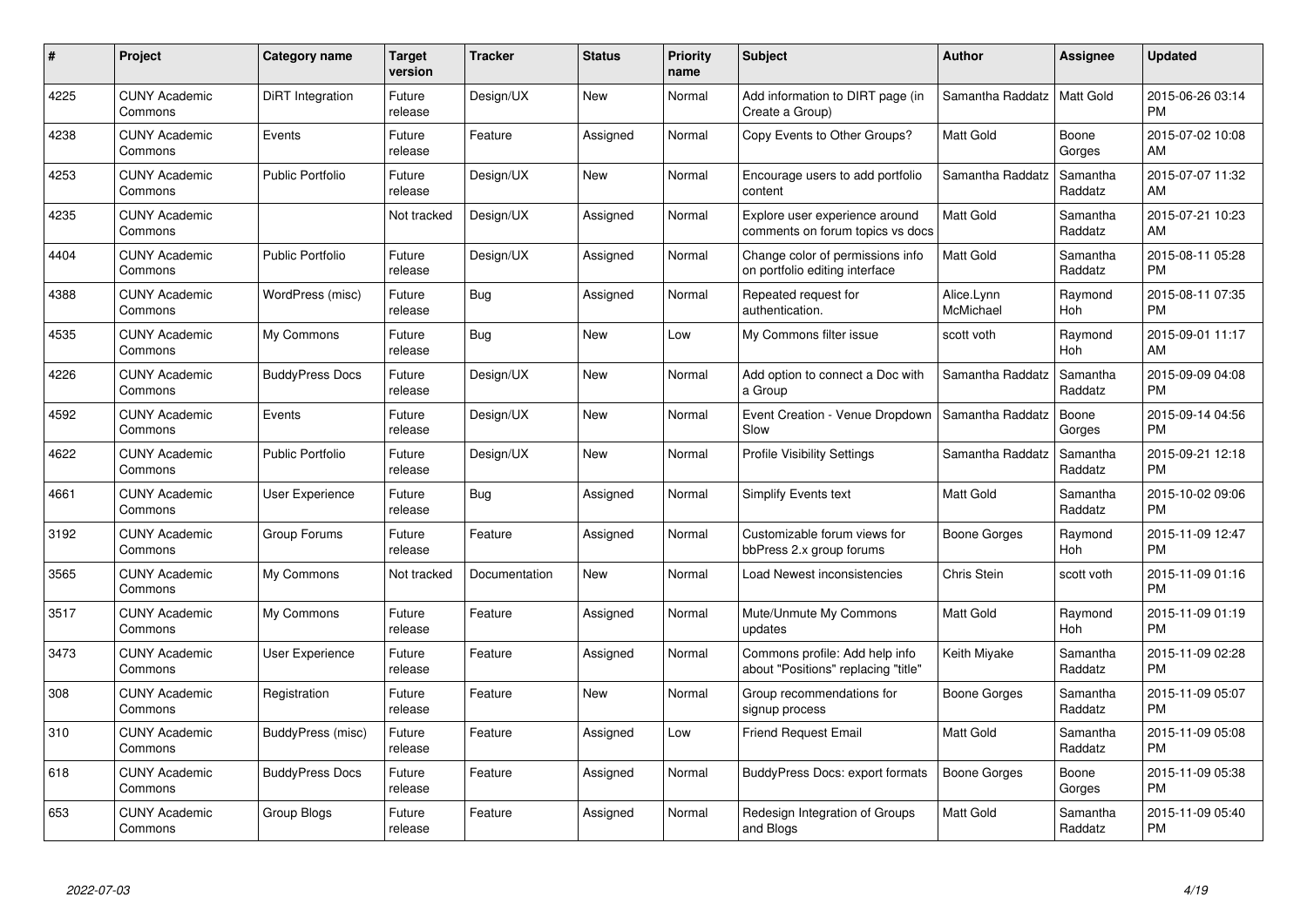| #    | Project                         | <b>Category name</b>       | <b>Target</b><br>version | <b>Tracker</b> | <b>Status</b>        | <b>Priority</b><br>name | Subject                                                                       | Author              | <b>Assignee</b>     | <b>Updated</b>                |
|------|---------------------------------|----------------------------|--------------------------|----------------|----------------------|-------------------------|-------------------------------------------------------------------------------|---------------------|---------------------|-------------------------------|
| 1422 | <b>CUNY Academic</b><br>Commons | <b>BuddyPress Docs</b>     | Future<br>release        | Feature        | Assigned             | Normal                  | Make "created Doc" activity icons<br>non-mini                                 | <b>Boone Gorges</b> | Boone<br>Gorges     | 2015-11-09 05:48<br><b>PM</b> |
| 1192 | <b>CUNY Academic</b><br>Commons | <b>Group Files</b>         | Future<br>release        | Feature        | Assigned             | Low                     | When posting group files, allow<br>users to add a category without<br>saving  | Matt Gold           | Raymond<br>Hoh      | 2015-11-09 05:53<br><b>PM</b> |
| 519  | <b>CUNY Academic</b><br>Commons | <b>BuddyPress Docs</b>     | Future<br>release        | Feature        | Assigned             | Low                     | TOC for individual docs - for new<br>BP "wiki-like" plugin                    | scott voth          | Boone<br>Gorges     | 2015-11-09 05:54<br><b>PM</b> |
| 481  | <b>CUNY Academic</b><br>Commons | Groups (misc)              | Future<br>release        | Feature        | Assigned             | Normal                  | ability to archive inactive groups<br>and blogs                               | Michael Mandiberg   | Samantha<br>Raddatz | 2015-11-09 05:56<br><b>PM</b> |
| 1456 | <b>CUNY Academic</b><br>Commons | Group Invitations          | Future<br>release        | Feature        | Reporter<br>Feedback | Low                     | Invite to Group Button from Profile<br>Field                                  | <b>Matt Gold</b>    | Samantha<br>Raddatz | 2015-11-09 05:59<br><b>PM</b> |
| 333  | <b>CUNY Academic</b><br>Commons | <b>Email Notifications</b> | Future<br>release        | Feature        | Assigned             | Low                     | Delay Forum Notification Email<br>Delivery Until After Editing Period<br>Ends | <b>Matt Gold</b>    | Raymond<br>Hoh      | 2015-11-09 06:01<br><b>PM</b> |
| 1166 | <b>CUNY Academic</b><br>Commons | <b>Email Invitations</b>   | Future<br>release        | Feature        | New                  | Low                     | Better organizational tools for Sent   Boone Gorges<br><b>Invites</b>         |                     | Boone<br>Gorges     | 2015-11-09 06:02<br><b>PM</b> |
| 1165 | <b>CUNY Academic</b><br>Commons | <b>Email Invitations</b>   | Future<br>release        | Feature        | Assigned             | Low                     | Allow saved lists of invitees under<br>Send Invites                           | <b>Boone Gorges</b> | Boone<br>Gorges     | 2015-11-09 06:03<br><b>PM</b> |
| 2013 | <b>CUNY Academic</b><br>Commons | Public Portfolio           | Future<br>release        | Feature        | Assigned             | Low                     | Have Profile Privacy Options show   Matt Gold<br>up only for filled-in fields |                     | Boone<br>Gorges     | 2015-11-09 06:09<br><b>PM</b> |
| 2325 | <b>CUNY Academic</b><br>Commons | <b>BuddyPress</b> (misc)   | Future<br>release        | Feature        | Assigned             | Low                     | Profile should have separate fields<br>for first/last names                   | l local admin       | Boone<br>Gorges     | 2015-11-09 06:09<br><b>PM</b> |
| 2610 | <b>CUNY Academic</b><br>Commons | Group Invitations          | Future<br>release        | Feature        | Assigned             | Low                     | Request: Custom invitation<br>message to group invites                        | local admin         | Boone<br>Gorges     | 2015-11-09 06:13<br><b>PM</b> |
| 1460 | <b>CUNY Academic</b><br>Commons | Analytics                  | Future<br>release        | Feature        | Assigned             | Normal                  | Update System Report                                                          | <b>Brian Foote</b>  | Boone<br>Gorges     | 2015-11-09 06:13<br><b>PM</b> |
| 1744 | <b>CUNY Academic</b><br>Commons | <b>BuddyPress Docs</b>     | Future<br>release        | Feature        | Assigned             | Normal                  | Spreadsheet-style Docs                                                        | Boone Gorges        | Boone<br>Gorges     | 2015-11-09 06:13<br><b>PM</b> |
| 3939 | <b>CUNY Academic</b><br>Commons | <b>WordPress Plugins</b>   | Future<br>release        | Bug            | Hold                 | Normal                  | Activity stream support for<br>Co-Authors Plus plugin                         | Raymond Hoh         | Raymond<br>Hoh      | 2015-11-09 06:13<br><b>PM</b> |
| 2523 | <b>CUNY Academic</b><br>Commons | <b>BuddyPress Docs</b>     | Future<br>release        | Feature        | Assigned             | Normal                  | Allow Users to Upload Images to<br><b>BP</b> Docs                             | <b>Matt Gold</b>    | Boone<br>Gorges     | 2015-11-09 06:14<br><b>PM</b> |
| 287  | <b>CUNY Academic</b><br>Commons | WordPress (misc)           | Future<br>release        | Feature        | Assigned             | Normal                  | Create troubleshooting tool for<br>account sign-up                            | <b>Matt Gold</b>    | Boone<br>Gorges     | 2015-11-09 06:17<br><b>PM</b> |
| 497  | <b>CUNY Academic</b><br>Commons | <b>WordPress Plugins</b>   | Future<br>release        | Feature        | Assigned             | Normal                  | Drag and Drop Ordering on<br>Gallery Post Plugin                              | <b>Matt Gold</b>    | Ron Rennick         | 2015-11-09 06:18<br><b>PM</b> |
| 365  | <b>CUNY Academic</b><br>Commons | WordPress (misc)           | Future<br>release        | Feature        | Assigned             | Normal                  | <b>Create Mouseover Tooltips</b><br>throughout Site                           | Matt Gold           | Chris Stein         | 2015-11-09 06:18<br><b>PM</b> |
| 554  | <b>CUNY Academic</b><br>Commons | <b>BuddyPress</b> (misc)   | Future<br>release        | Feature        | Assigned             | Normal                  | Add Trackback notifications to<br>site-wide activity feed                     | Matt Gold           | Boone<br>Gorges     | 2015-11-09 06:19<br><b>PM</b> |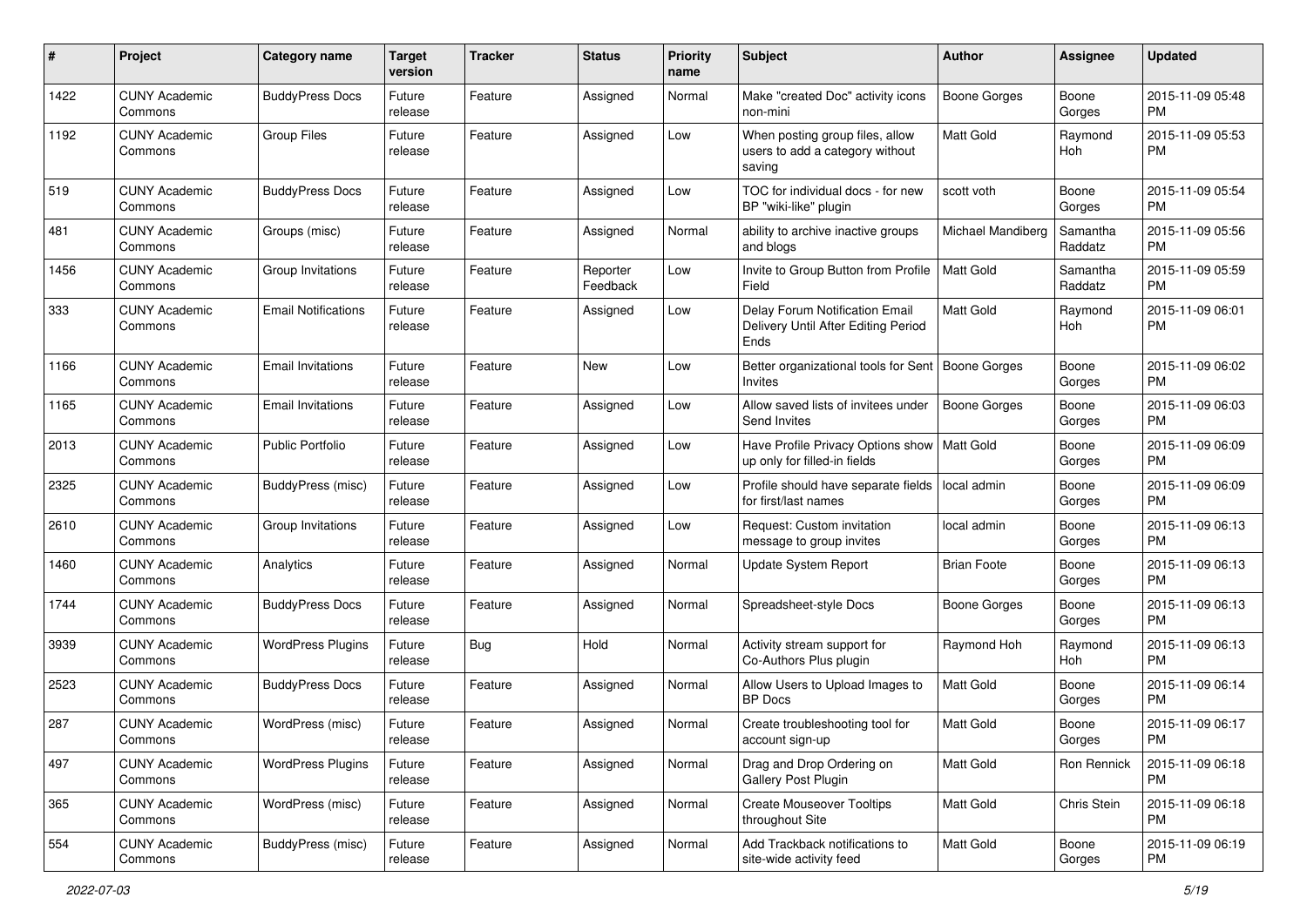| #    | Project                         | <b>Category name</b>           | <b>Target</b><br>version | <b>Tracker</b> | <b>Status</b>        | <b>Priority</b><br>name | <b>Subject</b>                                                                                                                                        | Author                  | <b>Assignee</b>     | <b>Updated</b>                |
|------|---------------------------------|--------------------------------|--------------------------|----------------|----------------------|-------------------------|-------------------------------------------------------------------------------------------------------------------------------------------------------|-------------------------|---------------------|-------------------------------|
| 1105 | <b>CUNY Academic</b><br>Commons | WordPress (misc)               | Future<br>release        | Feature        | Assigned             | Normal                  | Rephrase Blog Privacy Options                                                                                                                         | <b>Matt Gold</b>        | Samantha<br>Raddatz | 2015-11-09 06:19<br>PM.       |
| 1167 | <b>CUNY Academic</b><br>Commons | Email Invitations              | Future<br>release        | Feature        | New                  | Low                     | Allow email invitations to be resent                                                                                                                  | <b>Boone Gorges</b>     | Boone<br>Gorges     | 2015-11-12 12:53<br>AM.       |
| 4972 | <b>CUNY Academic</b><br>Commons | Analytics                      | Not tracked              | <b>Bug</b>     | <b>New</b>           | Normal                  | <b>Newsletter Analytics</b>                                                                                                                           | Stephen Real            | Matt Gold           | 2015-12-09 12:54<br><b>PM</b> |
| 3230 | <b>CUNY Academic</b><br>Commons | Internal Tools and<br>Workflow | Not tracked              | Feature        | Assigned             | High                    | Scripts for quicker<br>provisioning/updating of<br>development environments                                                                           | Boone Gorges            | Boone<br>Gorges     | 2016-01-26 04:54<br>PM        |
| 2175 | <b>CUNY Academic</b><br>Commons | WordPress (misc)               | Not tracked              | Support        | Assigned             | Normal                  | Subscibe 2 vs. Jetpack<br>subscription options                                                                                                        | local admin             | Matt Gold           | 2016-01-26 04:58<br><b>PM</b> |
| 5183 | <b>CUNY Academic</b><br>Commons | Social Paper                   | Future<br>release        | Design/UX      | <b>New</b>           | Normal                  | Creating a new paper when<br>viewing an existing paper                                                                                                | Raffi<br>Khatchadourian | Samantha<br>Raddatz | 2016-02-02 12:09<br><b>PM</b> |
| 5052 | <b>CUNY Academic</b><br>Commons | Social Paper                   | Future<br>release        | Feature        | <b>New</b>           | Low                     | Sentence by sentence or line by<br>line comments (SP suggestion #3)                                                                                   | Marilyn Weber           | Boone<br>Gorges     | 2016-02-11 10:24<br><b>PM</b> |
| 5058 | <b>CUNY Academic</b><br>Commons | Social Paper                   | Future<br>release        | Feature        | <b>New</b>           | Low                     | Can there be a clearer signal that<br>even when comments have<br>already been made you add<br>comments by clicking on the side?<br>(SP suggestion #5) | Marilyn Weber           | Samantha<br>Raddatz | 2016-02-11 10:24<br><b>PM</b> |
| 5205 | <b>CUNY Academic</b><br>Commons | Social Paper                   | Future<br>release        | Feature        | <b>New</b>           | Normal                  | Social Paper folders                                                                                                                                  | Marilyn Weber           |                     | 2016-02-11 10:24<br><b>PM</b> |
| 5225 | <b>CUNY Academic</b><br>Commons | Registration                   | Future<br>release        | Feature        | Assigned             | Normal                  | On-boarding Issues                                                                                                                                    | Luke Waltzer            | Samantha<br>Raddatz | 2016-02-12 02:58<br><b>PM</b> |
| 4070 | <b>CUNY Academic</b><br>Commons | Analytics                      | Not tracked              | Support        | Assigned             | Normal                  | Request for JITP site analytics                                                                                                                       | <b>Matt Gold</b>        | Seth Persons        | 2016-02-23 03:09<br><b>PM</b> |
| 636  | <b>CUNY Academic</b><br>Commons | WordPress (misc)               | Not tracked              | Support        | Assigned             | Normal                  | Create Lynda.com-like Table of<br>Contents for Prospective Tutorial<br>Screencasts                                                                    | <b>Matt Gold</b>        | scott voth          | 2016-02-23 03:12<br><b>PM</b> |
| 4986 | <b>CUNY Academic</b><br>Commons | ZenDesk                        | Not tracked              | Support        | Assigned             | Normal                  | Prepare documentation for<br>Zendesk re web widget                                                                                                    | Matt Gold               | Samantha<br>Raddatz | 2016-02-25 03:09<br><b>PM</b> |
| 3369 | <b>CUNY Academic</b><br>Commons | Reply By Email                 | Not tracked              | Outreach       | Hold                 | Normal                  | Release reply by email to WP<br>plugin directory                                                                                                      | <b>Matt Gold</b>        | Raymond<br>Hoh      | 2016-03-01 12:46<br><b>PM</b> |
| 5282 | <b>CUNY Academic</b><br>Commons | Social Paper                   | Future<br>release        | <b>Bug</b>     | New                  | Normal                  | Replying via email directs to paper   Marilyn Weber<br>but not individual comment.                                                                    |                         | Raymond<br>Hoh      | 2016-03-02 01:48<br>PM        |
| 2666 | <b>CUNY Academic</b><br>Commons | About page                     | Not tracked              | Documentation  | Assigned             | Normal                  | <b>Update About Text</b>                                                                                                                              | Chris Stein             | Luke Waltzer        | 2016-03-04 11:19<br>AM        |
| 2612 | <b>CUNY Academic</b><br>Commons |                                | Not tracked              | Publicity      | Assigned             | Normal                  | Pinterest site for the Commons                                                                                                                        | local admin             | Sarah<br>Morgano    | 2016-03-04 11:19<br>AM.       |
| 5317 | <b>CUNY Academic</b><br>Commons | Group Blogs                    | Not tracked              | Bug            | Reporter<br>Feedback | Normal                  | Notifications of New Post Didn't<br>Come                                                                                                              | Luke Waltzer            | Samantha<br>Raddatz | 2016-03-21 10:41<br>PM        |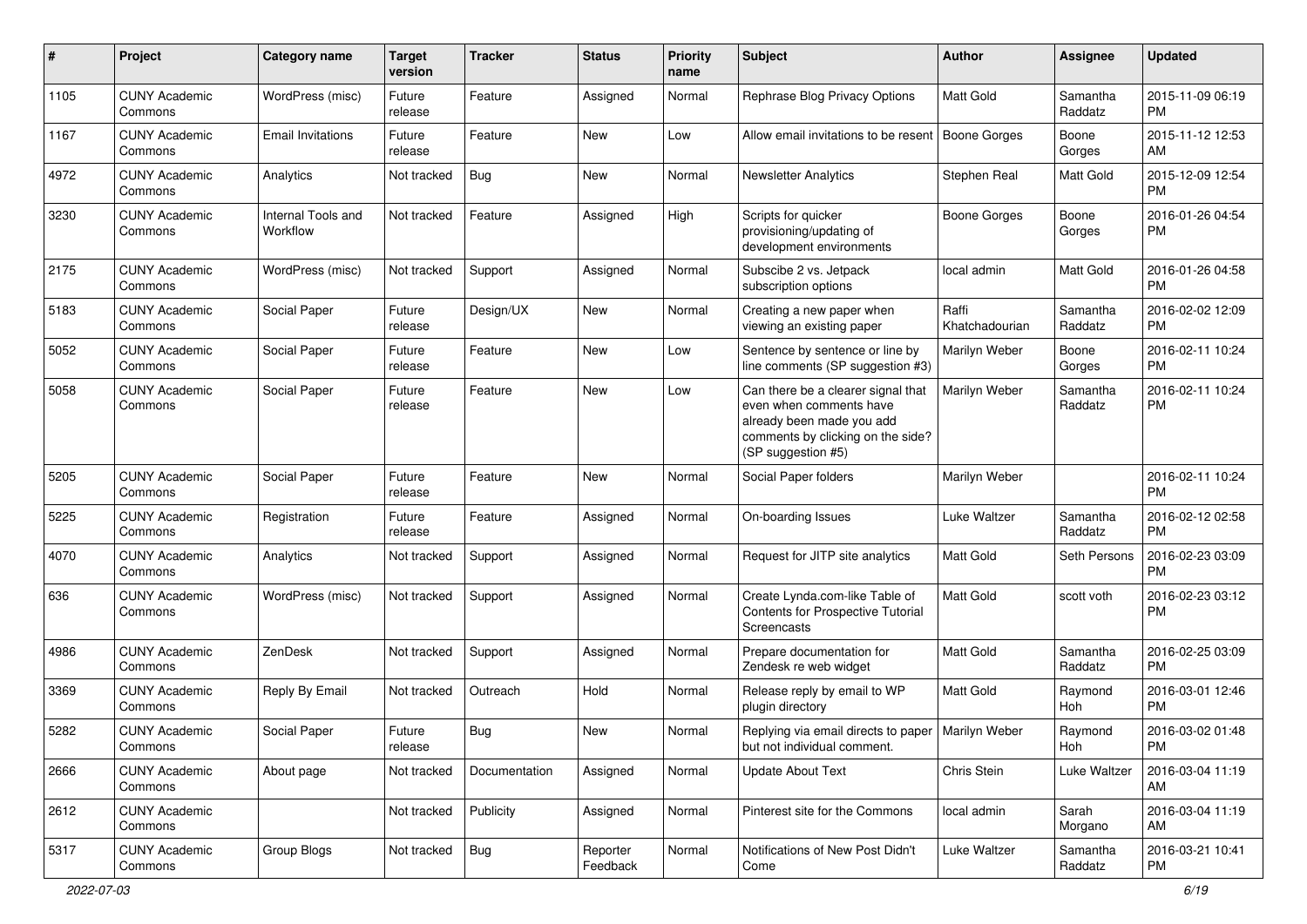| $\#$ | Project                         | <b>Category name</b>      | Target<br>version | <b>Tracker</b> | <b>Status</b>        | Priority<br>name | <b>Subject</b>                                                    | <b>Author</b>           | <b>Assignee</b>     | <b>Updated</b>                |
|------|---------------------------------|---------------------------|-------------------|----------------|----------------------|------------------|-------------------------------------------------------------------|-------------------------|---------------------|-------------------------------|
| 5298 | <b>CUNY Academic</b><br>Commons |                           | Not tracked       | Publicity      | <b>New</b>           | Normal           | Survey Pop-Up Text                                                | Samantha Raddatz        | Samantha<br>Raddatz | 2016-03-22 12:27<br><b>PM</b> |
| 3657 | <b>CUNY Academic</b><br>Commons | WordPress (misc)          | Not tracked       | Feature        | <b>New</b>           | Normal           | Create alert for GC email<br>addresses                            | <b>Matt Gold</b>        | Matt Gold           | 2016-04-14 11:29<br><b>PM</b> |
| 5397 | <b>CUNY Academic</b><br>Commons | Social Paper              | Future<br>release | Feature        | <b>New</b>           | Normal           | frustrating to have to<br>enable/disable in SP                    | Marilyn Weber           | Samantha<br>Raddatz | 2016-04-20 03:39<br><b>PM</b> |
| 5053 | <b>CUNY Academic</b><br>Commons | Social Paper              | Future<br>release | Feature        | <b>New</b>           | Low              | Scrollable menu to add readers<br>(SP suggestion #4)              | Marilyn Weber           | Samantha<br>Raddatz | 2016-04-21 05:21<br><b>PM</b> |
| 5488 | <b>CUNY Academic</b><br>Commons | Social Paper              | Future<br>release | <b>Bug</b>     | <b>New</b>           | Normal           | Add a "last edited by" field to<br>Social Paper group directories | Boone Gorges            |                     | 2016-04-21 10:05<br><b>PM</b> |
| 5489 | <b>CUNY Academic</b><br>Commons | Social Paper              | Future<br>release | Feature        | <b>New</b>           | Normal           | Asc/desc sorting for Social Paper<br>directories                  | Boone Gorges            |                     | 2016-04-21 10:06<br><b>PM</b> |
| 4438 | <b>CUNY Academic</b><br>Commons | Events                    | Future<br>release | Bug            | Assigned             | Normal           | Events Calendar - Export<br><b>Recurring Events</b>               | scott voth              | Daniel Jones        | 2016-05-23 04:25<br><b>PM</b> |
| 5679 | <b>CUNY Academic</b><br>Commons | Analytics                 | Not tracked       | Feature        | <b>New</b>           | Normal           | Logged In Users for GA                                            | Valerie Townsend        | Valerie<br>Townsend | 2016-06-11 09:49<br>AM        |
| 5691 | <b>CUNY Academic</b><br>Commons | <b>Blogs (BuddyPress)</b> | Future<br>release | Bug            | Assigned             | High             | Differing numbers on Sites display                                | <b>Matt Gold</b>        | Raymond<br>Hoh      | 2016-06-13 01:37<br><b>PM</b> |
| 5827 | <b>CUNY Academic</b><br>Commons | <b>Public Portfolio</b>   | Future<br>release | Bug            | Assigned             | Normal           | Academic Interests square bracket<br>links not working            | scott voth              | <b>Chris Stein</b>  | 2016-08-11 11:59<br><b>PM</b> |
| 5955 | <b>CUNY Academic</b><br>Commons | Outreach                  | Future<br>release | Feature        | Assigned             | Normal           | Create auto-newsletter for<br>commons members                     | Matt Gold               | Luke Waltzer        | 2016-08-30 10:34<br>AM        |
| 5268 | <b>CUNY Academic</b><br>Commons | Group Forums              | Future<br>release | Bug            | Assigned             | Normal           | Long-time to post to multiple<br>groups                           | Luke Waltzer            | Daniel Jones        | 2016-09-07 06:31<br><b>PM</b> |
| 6014 | <b>CUNY Academic</b><br>Commons | Publicity                 | Future<br>release | Publicity      | Reporter<br>Feedback | Normal           | Google search listing                                             | <b>Matt Gold</b>        | Boone<br>Gorges     | 2016-09-21 03:48<br><b>PM</b> |
| 6115 | <b>CUNY Academic</b><br>Commons | Publicity                 | Not tracked       | Feature        | Assigned             | Normal           | create digital signage for GC                                     | Matt Gold               | scott voth          | 2016-10-11 10:09<br><b>PM</b> |
| 6078 | <b>CUNY Academic</b><br>Commons | <b>Blogs (BuddyPress)</b> | Future<br>release | Feature        | New                  | Normal           | <b>Explore Adding Network Blog</b><br>Metadata Plugin             | Luke Waltzer            | Luke Waltzer        | 2016-10-11 10:29<br><b>PM</b> |
| 5696 | <b>CUNY Academic</b><br>Commons | Events                    | Future<br>release | Feature        | Assigned             | Normal           | Events Calendar - display options<br>calendar aggregation         | Matt Gold               | Boone<br>Gorges     | 2016-10-13 11:44<br>AM        |
| 4903 | <b>CUNY Academic</b><br>Commons | Events                    | Future<br>release | Design/UX      | Assigned             | Normal           | Improving visual appearance of<br>event calendars                 | Matt Gold               | Boone<br>Gorges     | 2016-10-13 11:51<br>AM        |
| 2881 | <b>CUNY Academic</b><br>Commons | <b>Public Portfolio</b>   | Future<br>release | Feature        | Assigned             | Normal           | Redesign the UX for Profiles                                      | Chris Stein             | <b>Chris Stein</b>  | 2016-10-13 12:45<br><b>PM</b> |
| 5182 | <b>CUNY Academic</b><br>Commons | Social Paper              | Future<br>release | Design/UX      | <b>New</b>           | Normal           | "Publishing" a private paper on<br>social paper?                  | Raffi<br>Khatchadourian | Boone<br>Gorges     | 2016-10-13 04:12<br><b>PM</b> |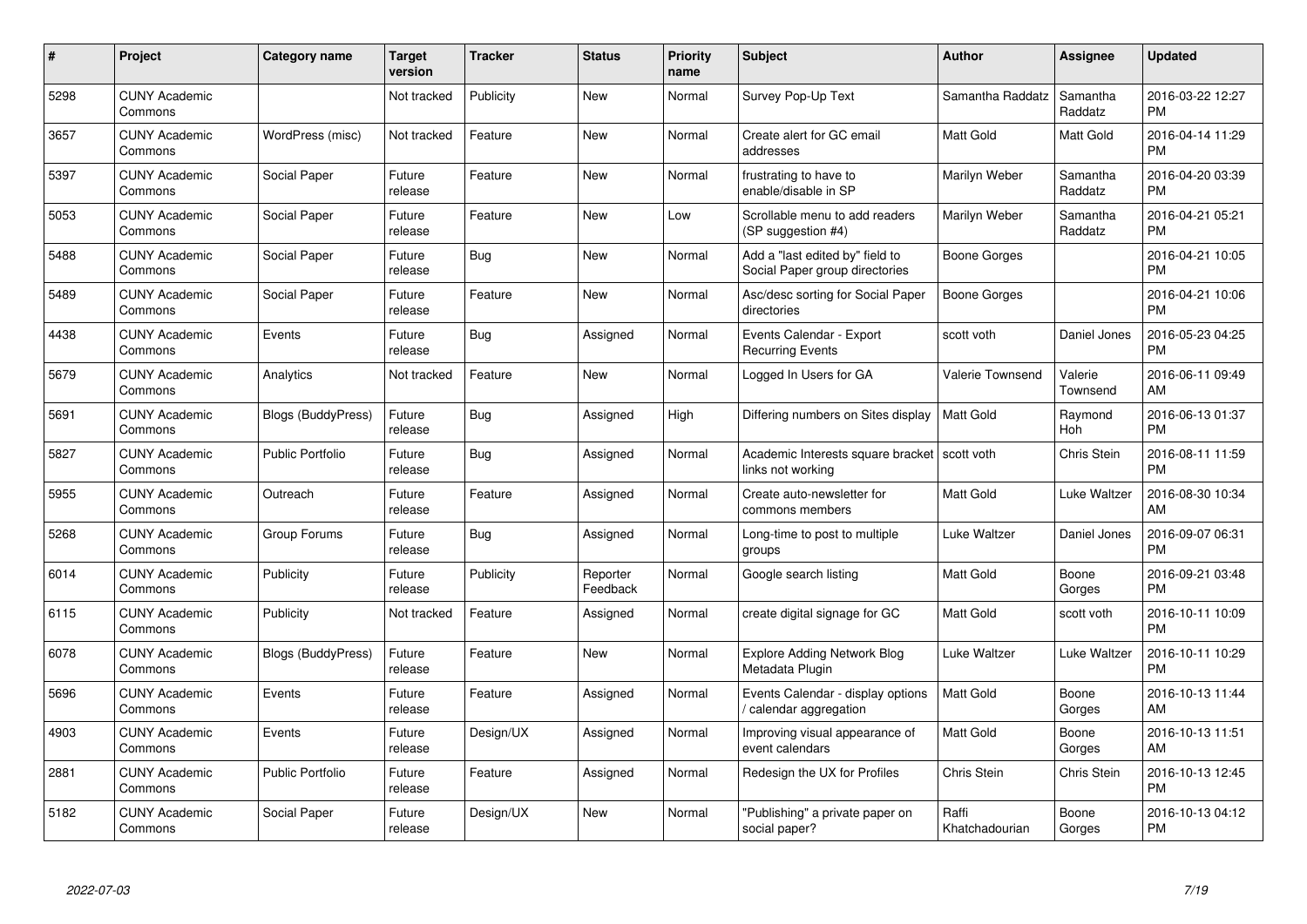| $\#$ | Project                         | <b>Category name</b>     | Target<br>version | <b>Tracker</b> | <b>Status</b>        | Priority<br>name | <b>Subject</b>                                                   | <b>Author</b>       | <b>Assignee</b>    | <b>Updated</b>                |
|------|---------------------------------|--------------------------|-------------------|----------------|----------------------|------------------|------------------------------------------------------------------|---------------------|--------------------|-------------------------------|
| 6298 | <b>CUNY Academic</b><br>Commons | <b>User Experience</b>   | Not tracked       | Design/UX      | Assigned             | Normal           | Examine data from survey                                         | <b>Matt Gold</b>    | Margaret<br>Galvan | 2016-10-14 12:16<br><b>PM</b> |
| 1417 | <b>CUNY Academic</b><br>Commons | <b>BuddyPress Docs</b>   | Future<br>release | Feature        | Assigned             | Low              | <b>Bulk actions for BuddyPress Docs</b>                          | <b>Boone Gorges</b> | Boone<br>Gorges    | 2016-10-17 10:41<br><b>PM</b> |
| 6332 | <b>CUNY Academic</b><br>Commons | WordPress (misc)         | Future<br>release | Feature        | <b>New</b>           | Normal           | Allow uploaded files to be marked<br>as private in an ad hoc way | Boone Gorges        |                    | 2016-10-17 11:41<br><b>PM</b> |
| 5826 | <b>CUNY Academic</b><br>Commons | <b>WordPress Plugins</b> | Future<br>release | Support        | Reporter<br>Feedback | Normal           | <b>Remove Subscription Options</b><br>plugin from directory      | Sarah Morgano       | Sarah<br>Morgano   | 2016-10-21 04:14<br><b>PM</b> |
| 6389 | <b>CUNY Academic</b><br>Commons | <b>BuddyPress Docs</b>   | Future<br>release | Feature        | <b>New</b>           | Low              | <b>Make Discussion Area Visible</b><br>When Editing a Doc        | Luke Waltzer        | Boone<br>Gorges    | 2016-10-21 04:16<br><b>PM</b> |
| 6392 | <b>CUNY Academic</b><br>Commons | Group Forums             | Future<br>release | Design/UX      | Assigned             | Low              | Composition/Preview Panes in<br>Forum Posts                      | Luke Waltzer        | Paige Dupont       | 2016-10-21 04:26<br><b>PM</b> |
| 5234 | <b>CUNY Academic</b><br>Commons | Membership               | Future<br>release | Feature        | Assigned             | Normal           | Write Unconfirmed patch for WP                                   | Boone Gorges        | Boone<br>Gorges    | 2016-10-24 11:18<br>AM        |
| 5199 | <b>CUNY Academic</b><br>Commons | Social Paper             | Future<br>release | Feature        | <b>New</b>           | Normal           | add tables to the SP editor                                      | Marilyn Weber       |                    | 2016-10-24 11:27<br>AM        |
| 3090 | <b>CUNY Academic</b><br>Commons | Twitter page             | Future<br>release | Feature        | Assigned             | Normal           | Prevent Retweets from showing<br>up on Commons twitter page      | Matt Gold           | <b>Tahir Butt</b>  | 2016-10-24 11:31<br>AM        |
| 1423 | <b>CUNY Academic</b><br>Commons | BuddyPress (misc)        | Future<br>release | Feature        | Assigned             | Low              | Show an avatar for pingback<br>comment activity items            | Boone Gorges        | <b>Tahir Butt</b>  | 2016-10-24 12:03<br><b>PM</b> |
| 6426 | <b>CUNY Academic</b><br>Commons | Spam/Spam<br>Prevention  | Future<br>release | Feature        | Assigned             | Normal           | Force captcha on all comments?                                   | Matt Gold           | Tahir Butt         | 2016-10-24 02:06<br><b>PM</b> |
| 6671 | <b>CUNY Academic</b><br>Commons | Reply By Email           | Not tracked       | Bug            | Assigned             | Normal           | "Post too often" RBE error<br>message                            | Matt Gold           | Raymond<br>Hoh     | 2016-11-11 09:55<br>AM        |
| 6749 | <b>CUNY Academic</b><br>Commons | Events                   | Future<br>release | Bug            | New                  | Low              | BPEO iCal request can trigger<br>very large number of DB queries | Boone Gorges        | Raymond<br>Hoh     | 2016-11-15 10:09<br><b>PM</b> |
| 6755 | <b>CUNY Academic</b><br>Commons | WordPress (misc)         | Future<br>release | Bug            | New                  | Normal           | Cannot Deactivate Plugin                                         | Laura Kane          |                    | 2016-11-16 01:12<br><b>PM</b> |
| 6644 | <b>CUNY Academic</b><br>Commons |                          | Not tracked       | Bug            | Reporter<br>Feedback | High             | White Screen at Login Pge                                        | Luke Waltzer        | Raymond<br>Hoh     | 2016-11-21 10:34<br><b>PM</b> |
| 6665 | <b>CUNY Academic</b><br>Commons |                          | Not tracked       | Publicity      | New                  | Normal           | Dead Link in 1.10 announcement<br>post                           | Paige Dupont        | Stephen Real       | 2016-12-01 03:11<br><b>PM</b> |
| 6995 | <b>CUNY Academic</b><br>Commons | Home Page                | Not tracked       | Bug            | Assigned             | Normal           | member filter on homepage not<br>workina                         | <b>Matt Gold</b>    | Raymond<br>Hoh     | 2016-12-11 09:46<br><b>PM</b> |
| 4980 | <b>CUNY Academic</b><br>Commons | Home Page                | Future<br>release | Feature        | Assigned             | Normal           | CAC Featured Content -- Adding<br>Randomization                  | Matt Gold           | Boone<br>Gorges    | 2016-12-12 03:01<br><b>PM</b> |
| 5316 | CUNY Academic<br>Commons        | User Experience          | Future<br>release | Feature        | Assigned             | Normal           | Prompt user email address<br>updates                             | <b>Matt Gold</b>    | Stephen Real       | 2016-12-21 03:30<br><b>PM</b> |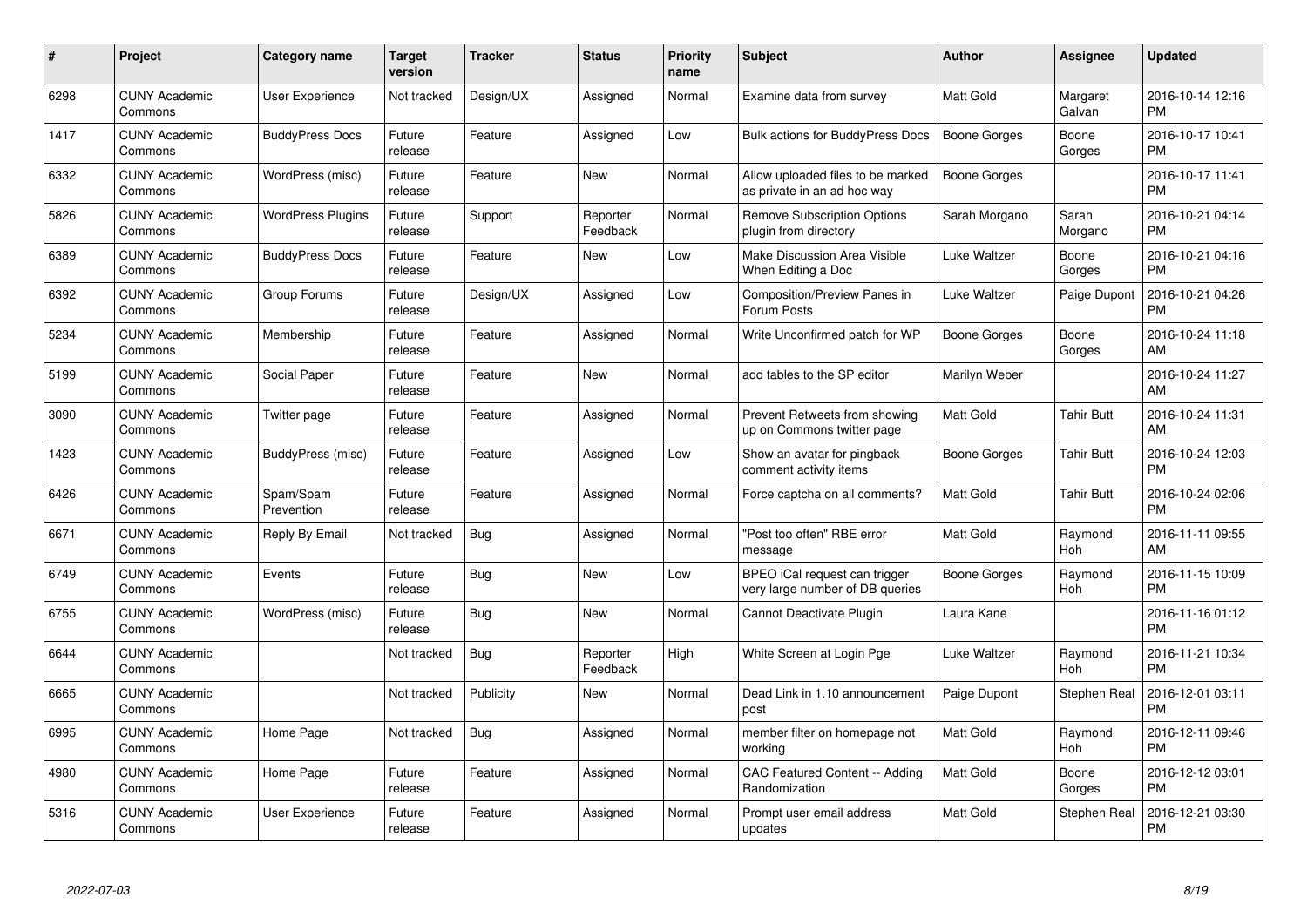| #    | Project                         | <b>Category name</b>     | <b>Target</b><br>version | <b>Tracker</b> | <b>Status</b>        | <b>Priority</b><br>name | <b>Subject</b>                                                                                  | <b>Author</b>           | <b>Assignee</b>    | <b>Updated</b>                |
|------|---------------------------------|--------------------------|--------------------------|----------------|----------------------|-------------------------|-------------------------------------------------------------------------------------------------|-------------------------|--------------------|-------------------------------|
| 7624 | <b>CUNY Academic</b><br>Commons | BuddyPress (misc)        | Future<br>release        | Design/UX      | <b>New</b>           | Normal                  | <b>BP</b> Notifications                                                                         | Luke Waltzer            | Paige Dupont       | 2017-02-08 10:43<br><b>PM</b> |
| 6356 | <b>CUNY Academic</b><br>Commons | <b>WordPress Plugins</b> | Future<br>release        | Bug            | Reporter<br>Feedback | Low                     | Should Subscribe2 be<br>deprecated?                                                             | Luke Waltzer            |                    | 2017-03-20 12:20<br><b>PM</b> |
| 7928 | <b>CUNY Academic</b><br>Commons | Group Forums             | Not tracked              | Bug            | New                  | Normal                  | Duplicate Forum post                                                                            | Luke Waltzer            | Raymond<br>Hoh     | 2017-04-11 09:27<br><b>PM</b> |
| 4481 | <b>CUNY Academic</b><br>Commons | Events                   | Future<br>release        | Feature        | New                  | Normal                  | Group admins/mods should have<br>the ability to unlink an event from<br>the group               | <b>Boone Gorges</b>     | Boone<br>Gorges    | 2017-04-24 03:53<br><b>PM</b> |
| 7828 | <b>CUNY Academic</b><br>Commons |                          | Not tracked              | Feature        | Assigned             | Normal                  | Theme Assessment 2017                                                                           | Margaret Galvan         | Margaret<br>Galvan | 2017-05-02 10:41<br><b>PM</b> |
| 8078 | <b>CUNY Academic</b><br>Commons | <b>WordPress Plugins</b> | Future<br>release        | System Upgrade | Assigned             | Normal                  | <b>CommentPress Updates</b>                                                                     | Margaret Galvan         | Christian<br>Wach  | 2017-05-08 03:49<br><b>PM</b> |
| 8440 | <b>CUNY Academic</b><br>Commons | Onboarding               | Not tracked              | Bug            | <b>New</b>           | Normal                  | Create Test Email Accounts for<br><b>Onboarding Project</b>                                     | Stephen Real            | Stephen Real       | 2017-08-01 09:49<br><b>PM</b> |
| 8211 | <b>CUNY Academic</b><br>Commons | <b>WordPress Themes</b>  | Future<br>release        | Feature        | <b>New</b>           | Normal                  | Theme Suggestions: Material<br>Design-Inspired Themes                                           | Margaret Galvan         | Margaret<br>Galvan | 2017-08-07 02:48<br><b>PM</b> |
| 8756 | <b>CUNY Academic</b><br>Commons | Group Blogs              | Future<br>release        | Feature        | Hold                 | Normal                  | Connect multiple blogs to one<br>group?                                                         | <b>Matt Gold</b>        | Boone<br>Gorges    | 2017-09-30 10:42<br>AM        |
| 8675 | <b>CUNY Academic</b><br>Commons | User Onboarding          | Future<br>release        | Bug            | Reporter<br>Feedback | Low                     | Add new User search screen calls<br>for the input of email address but<br>doesn't work with one | Paul Hebert             | Boone<br>Gorges    | 2017-10-11 11:17<br>AM        |
| 8498 | <b>CUNY Academic</b><br>Commons | <b>WordPress Plugins</b> | Future<br>release        | Feature        | New                  | Low                     | <b>Gravity Forms Email Users</b>                                                                | Raffi<br>Khatchadourian | Matt Gold          | 2017-10-13 12:58<br><b>PM</b> |
| 8902 | <b>CUNY Academic</b><br>Commons | Design                   | Not tracked              | Feature        | Assigned             | Normal                  | Report back on research on<br><b>BuddyPress themes</b>                                          | <b>Matt Gold</b>        | Michael Smith      | 2017-11-10 12:31<br><b>PM</b> |
| 8837 | <b>CUNY Academic</b><br>Commons |                          | Not tracked              | Feature        | Assigned             | Normal                  | Create a form to request info from<br>people requesting premium<br>themes and plugins           | <b>Matt Gold</b>        | Marilyn<br>Weber   | 2017-11-14 03:35<br><b>PM</b> |
| 8898 | <b>CUNY Academic</b><br>Commons | Social Paper             | Not tracked              | Feature        | Assigned             | Normal                  | Usage data on docs and social<br>paper                                                          | <b>Matt Gold</b>        | Matt Gold          | 2017-11-16 11:32<br>AM        |
| 3615 | <b>CUNY Academic</b><br>Commons | Redmine                  | Not tracked              | Feature        | <b>New</b>           | Low                     | Create Redmine issues via email                                                                 | Dominic Giglio          | Boone<br>Gorges    | 2017-11-16 11:36<br>AM        |
| 8976 | <b>CUNY Academic</b><br>Commons | Reply By Email           | Not tracked              | Feature        | Assigned             | Normal                  | Package RBE new topics posting?   Matt Gold                                                     |                         | Raymond<br>Hoh     | 2017-12-04 02:34<br><b>PM</b> |
| 8992 | <b>NYCDH Community</b><br>Site  |                          |                          | Bug            | Assigned             | Normal                  | Multiple RBE error reports                                                                      | Matt Gold               | Raymond<br>Hoh     | 2017-12-11 05:43<br><b>PM</b> |
| 9015 | <b>CUNY Academic</b><br>Commons | Groups (misc)            | Not tracked              | Outreach       | Assigned             | Normal                  | Email group admins the email<br>addresses of their groups                                       | Matt Gold               | Matt Gold          | 2018-01-02 09:54<br>AM        |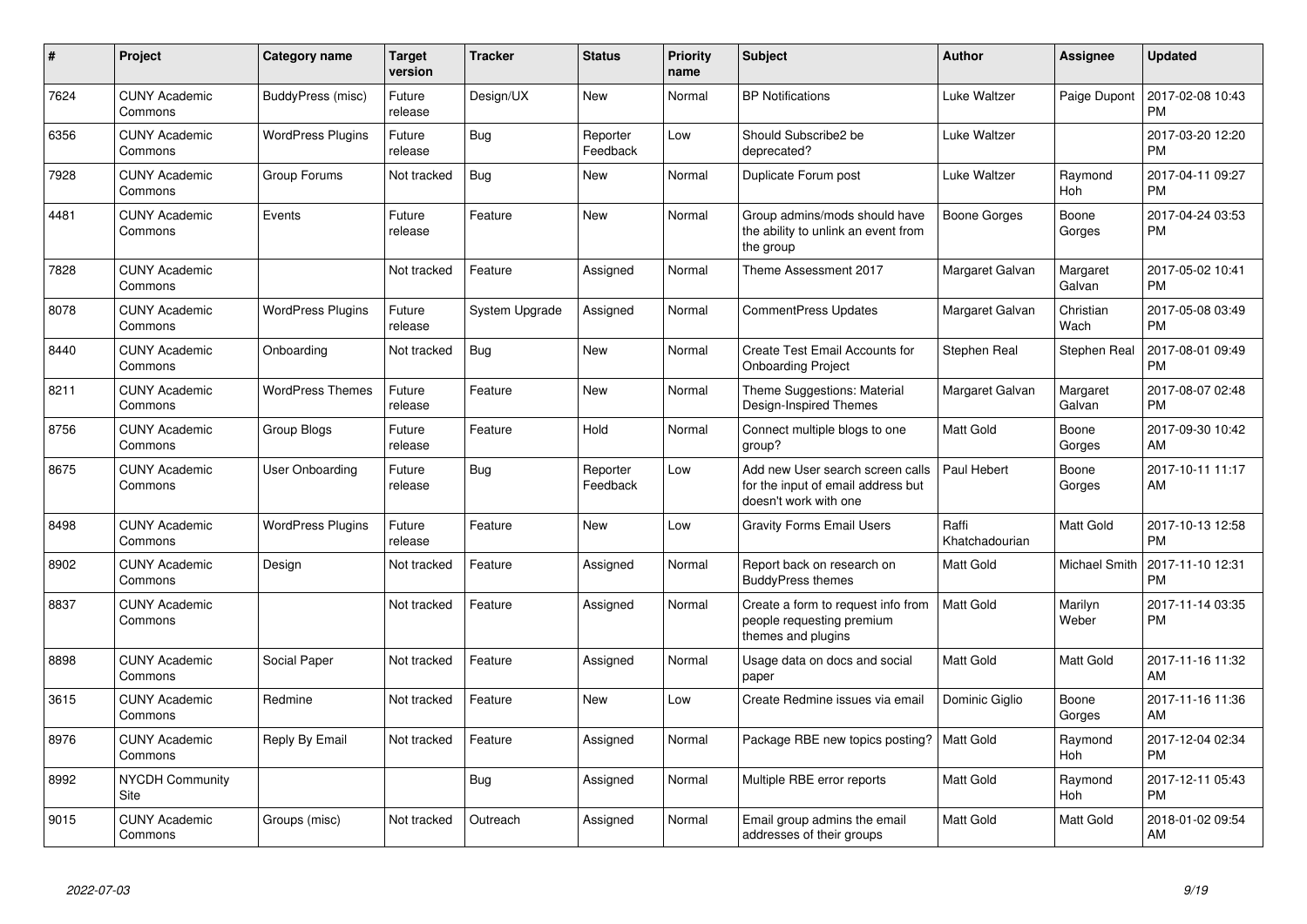| #    | <b>Project</b>                  | Category name            | <b>Target</b><br>version | <b>Tracker</b> | <b>Status</b>        | <b>Priority</b><br>name | <b>Subject</b>                                                                                                                               | <b>Author</b>           | Assignee            | <b>Updated</b>                |
|------|---------------------------------|--------------------------|--------------------------|----------------|----------------------|-------------------------|----------------------------------------------------------------------------------------------------------------------------------------------|-------------------------|---------------------|-------------------------------|
| 9060 | <b>CUNY Academic</b><br>Commons | Commons In A Box         | Not tracked              | <b>Bug</b>     | Hold                 | Normal                  | Problems with CBox image library<br>/ upload                                                                                                 | Lisa Rhody              | Raymond<br>Hoh      | 2018-01-10 03:26<br><b>PM</b> |
| 8991 | <b>CUNY Academic</b><br>Commons | Reply By Email           | Not tracked              | Bug            | Hold                 | Normal                  | RBE duplicate email message<br>issue                                                                                                         | Matt Gold               | Raymond<br>Hoh      | 2018-02-18 08:53<br><b>PM</b> |
| 3580 | <b>CUNY Academic</b><br>Commons | Group Blogs              | Future<br>release        | Feature        | New                  | Normal                  | Multiple blogs per group                                                                                                                     | Boone Gorges            | Boone<br>Gorges     | 2018-02-20 02:02<br><b>PM</b> |
| 9346 | <b>CUNY Academic</b><br>Commons | WordPress (misc)         | Not tracked              | <b>Bug</b>     | <b>New</b>           | Normal                  | Clone cetls.bmcc.cuny.edu for<br>development                                                                                                 | Owen Roberts            | Raymond<br>Hoh      | 2018-03-06 05:35<br><b>PM</b> |
| 9211 | <b>CUNY Academic</b><br>Commons | <b>WordPress Plugins</b> | Future<br>release        | Support        | Reporter<br>Feedback | Normal                  | Auto-Role Setting in Forum Plugin<br>Causing Some Confusion                                                                                  | Luke Waltzer            | Boone<br>Gorges     | 2018-03-13 11:44<br>AM        |
| 7022 | <b>CUNY Academic</b><br>Commons | Announcements            | Future<br>release        | Bug            | New                  | Normal                  | Sitewide announcements should<br>be displayed on, and dismissable<br>from, mapped domains                                                    | Boone Gorges            | Boone<br>Gorges     | 2018-03-22 10:18<br>AM        |
| 9420 | <b>CUNY Academic</b><br>Commons | cuny.is                  | Not tracked              | Feature        | <b>New</b>           | Normal                  | Request for http://cuny.is/streams                                                                                                           | Raffi<br>Khatchadourian | Marilyn<br>Weber    | 2018-04-02 10:08<br>AM        |
| 9207 | <b>CUNY Academic</b><br>Commons |                          | Future<br>release        | Support        | Reporter<br>Feedback | Normal                  | display dashboards made in<br>Tableau?                                                                                                       | Marilyn Weber           | Boone<br>Gorges     | 2018-04-10 10:42<br>AM        |
| 7663 | <b>CUNY Academic</b><br>Commons | Social Paper             | Future<br>release        | Bug            | New                  | Normal                  | Social Paper notifications not<br>formatted correctly on secondary<br>sites                                                                  | Boone Gorges            | Boone<br>Gorges     | 2018-04-16 03:52<br><b>PM</b> |
| 7981 | <b>CUNY Academic</b><br>Commons | Social Paper             | Future<br>release        | Bug            | <b>New</b>           | Normal                  | Social Paper comments should<br>not go to spam                                                                                               | Luke Waltzer            | Boone<br>Gorges     | 2018-04-16 03:52<br><b>PM</b> |
| 3768 | <b>CUNY Academic</b><br>Commons | <b>Public Portfolio</b>  | Future<br>release        | Feature        | Assigned             | Normal                  | Institutions/Past positions on<br>public portfolios                                                                                          | Matt Gold               | Boone<br>Gorges     | 2018-04-23 10:44<br>AM        |
| 9643 | <b>CUNY Academic</b><br>Commons | <b>Publicity</b>         | Not tracked              | Feature        | <b>New</b>           | Normal                  | Create a page on the Commons<br>for logos etc.                                                                                               | Stephen Real            | Stephen Real        | 2018-04-24 10:53<br>AM        |
| 8607 | <b>CUNY Academic</b><br>Commons |                          | Not tracked              | Support        | <b>New</b>           | Normal                  | Paypal?                                                                                                                                      | Marilyn Weber           | Matt Gold           | 2018-05-15 01:37<br><b>PM</b> |
| 9729 | <b>CUNY Academic</b><br>Commons | <b>SEO</b>               | Not tracked              | Support        | <b>New</b>           | Normal                  | 503 Errors showing on<br>newlaborforum.cuny.edu                                                                                              | Diane Krauthamer        | Raymond<br>Hoh      | 2018-05-22 04:48<br><b>PM</b> |
| 9835 | <b>CUNY Academic</b><br>Commons | Group Forums             | Future<br>release        | Bug            | Assigned             | Normal                  | add a "like" function?                                                                                                                       | Marilyn Weber           | <b>Erik Trainer</b> | 2018-06-05 01:49<br><b>PM</b> |
| 9895 | <b>CUNY Academic</b><br>Commons | Onboarding               | Future<br>release        | Feature        | Assigned             | Normal                  | Add "Accept Invitation"<br>link/button/function to Group<br>and/or Site invitation emails?                                                   | Luke Waltzer            | Boone<br>Gorges     | 2018-06-07 12:42<br><b>PM</b> |
| 9908 | <b>CUNY Academic</b><br>Commons |                          | Not tracked              | Feature        | New                  | Normal                  | Is it possible to send email<br>updates to users (or an email<br>address not on the list) for only a<br>single page AFTER being<br>prompted? | <b>Michael Shields</b>  | scott voth          | 2018-06-11 01:34<br><b>PM</b> |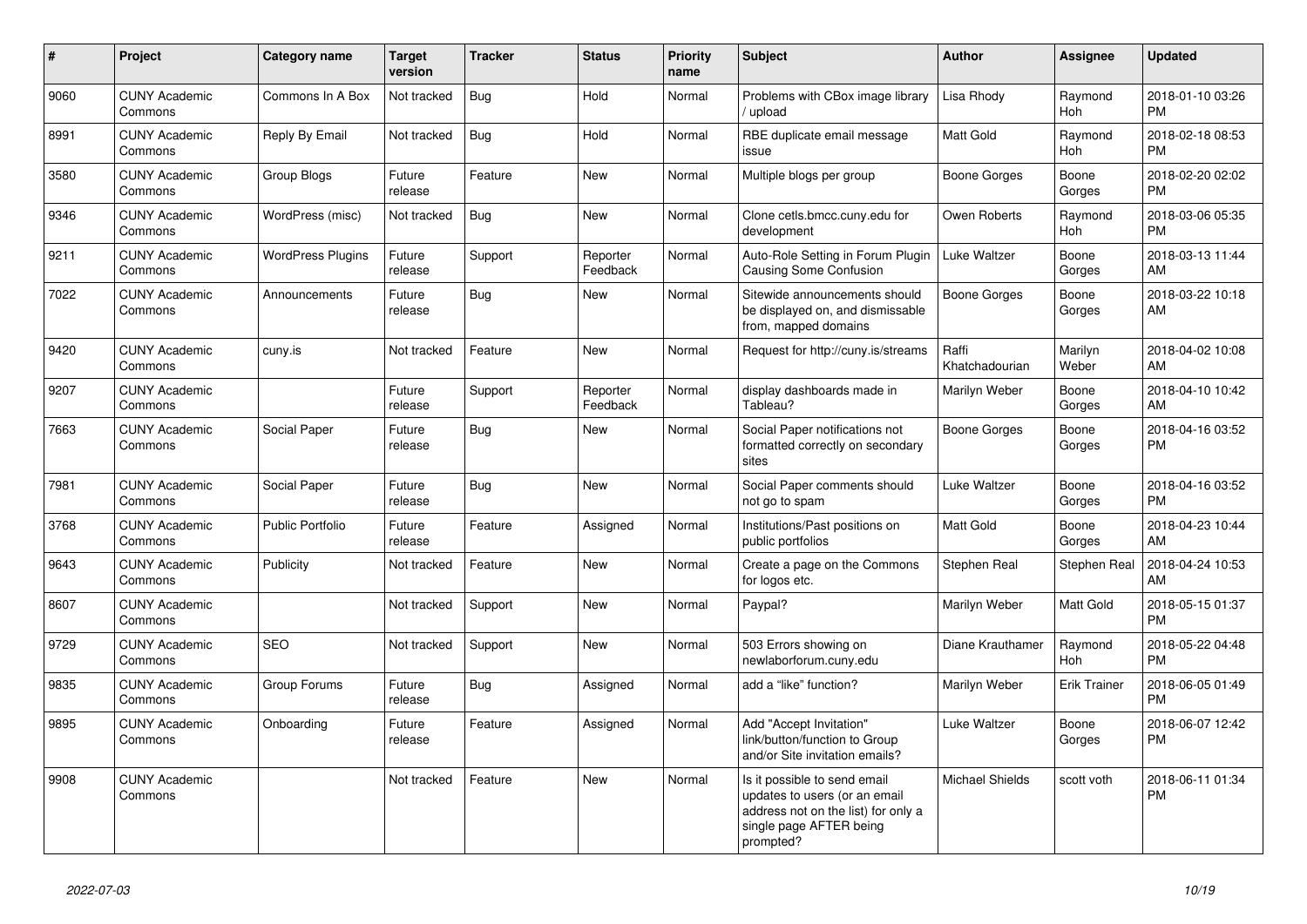| #     | Project                         | <b>Category name</b>       | <b>Target</b><br>version | <b>Tracker</b> | <b>Status</b>        | Priority<br>name | <b>Subject</b>                                                                                               | Author                  | <b>Assignee</b> | <b>Updated</b>                |
|-------|---------------------------------|----------------------------|--------------------------|----------------|----------------------|------------------|--------------------------------------------------------------------------------------------------------------|-------------------------|-----------------|-------------------------------|
| 9515  | <b>CUNY Academic</b><br>Commons | <b>WordPress Plugins</b>   | Not tracked              | Bug            | Reporter<br>Feedback | Normal           | Text to Speech plugin - "More<br>Slowly" checkbox not working                                                | scott voth              | Boone<br>Gorges | 2018-06-13 02:26<br><b>PM</b> |
| 9941  | <b>CUNY Academic</b><br>Commons | Wiki                       | Not tracked              | Support        | Assigned             | Normal           | Wiki functionality                                                                                           | Matt Gold               | Boone<br>Gorges | 2018-06-26 10:57<br>AM        |
| 10040 | <b>CUNY Academic</b><br>Commons | WordPress (misc)           | Not tracked              | Bug            | Reporter<br>Feedback | Normal           | User doesn't see full list of themes                                                                         | <b>Matt Gold</b>        | Boone<br>Gorges | 2018-07-25 10:12<br>AM        |
| 9979  | <b>CUNY Academic</b><br>Commons | <b>Email Notifications</b> | Not tracked              | <b>Bug</b>     | Reporter<br>Feedback | Normal           | Reports of slow email activation<br>emails                                                                   | <b>Matt Gold</b>        | Boone<br>Gorges | 2018-08-29 09:40<br><b>PM</b> |
| 10262 | <b>CUNY Academic</b><br>Commons |                            | Not tracked              | Bug            | Reporter<br>Feedback | Normal           | Newsletter Plugin: Broken Image<br>at Bottom of All Newsletters                                              | Mark Webb               | Raymond<br>Hoh  | 2018-08-30 05:17<br><b>PM</b> |
| 9947  | <b>CUNY Academic</b><br>Commons | <b>WordPress Plugins</b>   | Future<br>release        | Feature        | Reporter<br>Feedback | Normal           | Install H5P quiz plugin                                                                                      | <b>Matt Gold</b>        | Boone<br>Gorges | 2018-09-11 11:01<br>AM        |
| 10368 | <b>CUNY Academic</b><br>Commons |                            | Future<br>release        | Feature        | Assigned             | Normal           | Use ORCID data to populate<br>academic profile page                                                          | Stephen Francoeu        | Boone<br>Gorges | 2018-09-25 01:53<br><b>PM</b> |
| 5992  | <b>CUNY Academic</b><br>Commons | <b>Email Notifications</b> | Future<br>release        | Feature        | <b>New</b>           | Normal           | Changing the From line of<br>autogenerated blog emails                                                       | Marilyn Weber           |                 | 2018-09-27 05:19<br><b>PM</b> |
| 9289  | <b>CUNY Academic</b><br>Commons | <b>WordPress Plugins</b>   | Future<br>release        | Bug            | Reporter<br>Feedback | Normal           | Email Users Plugin                                                                                           | Laurie Hurson           | Boone<br>Gorges | 2018-10-24 12:34<br><b>PM</b> |
| 9028  | <b>CUNY Academic</b><br>Commons | Onboarding                 | Future<br>release        | Feature        | Assigned             | Normal           | suggest groups to new members<br>during the registration process                                             | Matt Gold               | Chris Stein     | 2018-10-24 12:34<br><b>PM</b> |
| 9926  | <b>CUNY Academic</b><br>Commons | <b>WordPress Plugins</b>   | Future<br>release        | Bug            | <b>New</b>           | Normal           | twitter-mentions-as-comments<br>cron jobs can run long                                                       | Boone Gorges            | Boone<br>Gorges | 2018-10-24 12:34<br><b>PM</b> |
| 10657 | <b>CUNY Academic</b><br>Commons |                            | Not tracked              | Support        | Reporter<br>Feedback | Normal           | child theme problems                                                                                         | Marilyn Weber           |                 | 2018-11-08 01:19<br><b>PM</b> |
| 10659 | <b>CUNY Academic</b><br>Commons | Group Forums               | Future<br>release        | Feature        | Assigned             | Normal           | Post to multiple groups via email                                                                            | <b>Matt Gold</b>        | Raymond<br>Hoh  | 2018-11-15 12:54<br>AM        |
| 10769 | <b>CUNY Academic</b><br>Commons | <b>WordPress Themes</b>    | Not tracked              | Bug            | Reporter<br>Feedback | Normal           | 2011 Theme Sidebar                                                                                           | Mark Webb               |                 | 2018-12-04 04:09<br><b>PM</b> |
| 10794 | <b>CUNY Academic</b><br>Commons | Performance                | Not tracked              | Bug            | New                  | Normal           | Memcached connection<br>occasionally breaks                                                                  | <b>Boone Gorges</b>     | Boone<br>Gorges | 2018-12-06 03:30<br><b>PM</b> |
| 10839 | <b>CUNY Academic</b><br>Commons | About page                 | Not tracked              | Support        | New                  | Normal           | <b>Mission Statement Needs</b><br>Revision                                                                   | scott voth              | Matt Gold       | 2018-12-26 10:58<br>AM        |
| 10982 | <b>CUNY Academic</b><br>Commons | Domain Mapping             | Not tracked              | Support        | Reporter<br>Feedback | Normal           | <b>CNAME</b> question                                                                                        | scott voth              |                 | 2019-01-22 04:29<br>PM        |
| 11024 | <b>CUNY Academic</b><br>Commons | WordPress (misc)           | Future<br>release        | <b>Bug</b>     | New                  | Normal           | Subsites should not show "you<br>should update your .htaccess<br>now" notice after permalink setting<br>save | <b>Boone Gorges</b>     |                 | 2019-01-28 01:35<br>PM.       |
| 11077 | <b>CUNY Academic</b><br>Commons | Events                     | Not tracked              | Feature        | Reporter<br>Feedback | Normal           | Show event category description<br>in event list view                                                        | Raffi<br>Khatchadourian |                 | 2019-02-12 10:38<br><b>PM</b> |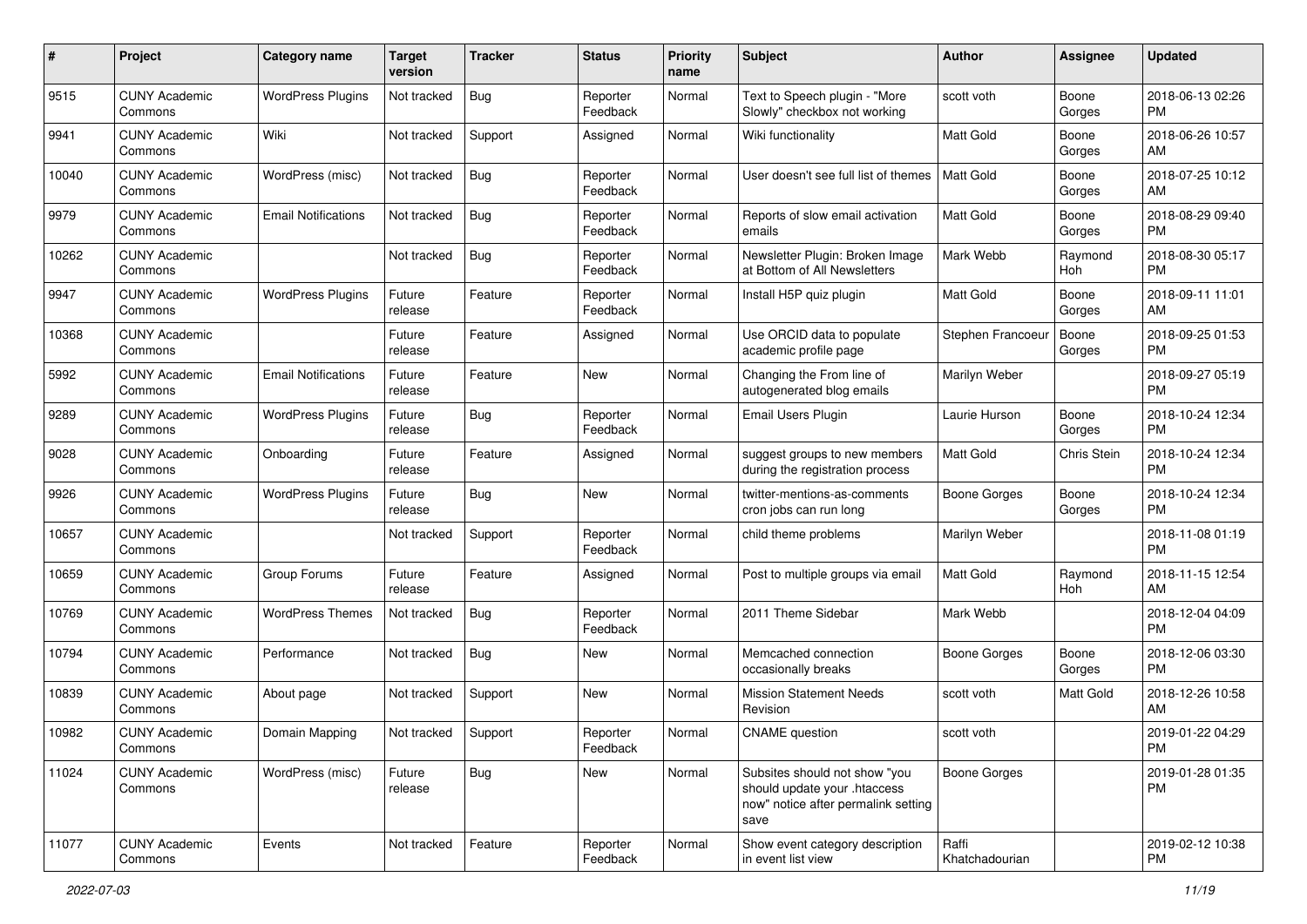| #     | Project                         | <b>Category name</b>     | <b>Target</b><br>version | <b>Tracker</b> | <b>Status</b>        | <b>Priority</b><br>name | <b>Subject</b>                                                                       | <b>Author</b>       | <b>Assignee</b>    | <b>Updated</b>                |
|-------|---------------------------------|--------------------------|--------------------------|----------------|----------------------|-------------------------|--------------------------------------------------------------------------------------|---------------------|--------------------|-------------------------------|
| 11131 | <b>CUNY Academic</b><br>Commons |                          | Future<br>release        | Feature        | Reporter<br>Feedback | Normal                  | <b>Image Annotation Plugins</b>                                                      | Laurie Hurson       |                    | 2019-02-26 11:33<br>AM        |
| 11120 | <b>CUNY Academic</b><br>Commons | <b>WordPress Plugins</b> | Not tracked              | Bug            | Reporter<br>Feedback | Normal                  | Events Manager Events Not<br>Showing Up                                              | Mark Webb           |                    | 2019-02-27 04:10<br><b>PM</b> |
| 9720  | <b>CUNY Academic</b><br>Commons | Authentication           | Future<br>release        | Feature        | New                  | Normal                  | The Commons should be an<br>oAuth provider                                           | Boone Gorges        |                    | 2019-03-01 02:04<br><b>PM</b> |
| 4635  | <b>CUNY Academic</b><br>Commons | Authentication           | Future<br>release        | Feature        | New                  | Normal                  | Allow non-WP authentication                                                          | Boone Gorges        | Sonja Leix         | 2019-03-01 02:05<br><b>PM</b> |
| 5016  | <b>CUNY Academic</b><br>Commons | Events                   | Future<br>release        | Feature        | Assigned             | Low                     | Allow comments to be posted on<br>events                                             | <b>Matt Gold</b>    | Raymond<br>Hoh     | 2019-03-01 02:23<br><b>PM</b> |
| 1544  | <b>CUNY Academic</b><br>Commons | Groups (misc)            | Future<br>release        | Feature        | Reporter<br>Feedback | Normal                  | Group Filtering and Sorting                                                          | <b>Matt Gold</b>    | Chris Stein        | 2019-03-01 02:25<br><b>PM</b> |
| 11149 | <b>CUNY Academic</b><br>Commons |                          | Not tracked              | Support        | Reporter<br>Feedback | Normal                  | comments getting blocked                                                             | Marilyn Weber       | Raymond<br>Hoh     | 2019-03-26 11:40<br>AM        |
| 11392 | <b>CUNY Academic</b><br>Commons |                          | Future<br>release        | Bug            | New                  | Normal                  | Migrate users away from<br><b>StatPress</b>                                          | <b>Boone Gorges</b> |                    | 2019-04-23 03:53<br><b>PM</b> |
| 11449 | <b>CUNY Academic</b><br>Commons | WordPress - Media        | Not tracked              | Support        | Reporter<br>Feedback | Normal                  | Cloning Media Library for JITP<br>from Staging to Production Site                    | Patrick DeDauw      | Boone<br>Gorges    | 2019-05-13 12:00<br><b>PM</b> |
| 11386 | <b>CUNY Academic</b><br>Commons | WordPress - Media        | Not tracked              | Support        | Reporter<br>Feedback | Normal                  | disappearing images                                                                  | scott voth          | Boone<br>Gorges    | 2019-05-14 10:32<br>AM        |
| 11393 | <b>CUNY Academic</b><br>Commons |                          | Not tracked              | Publicity      | New                  | Normal                  | After 1.15 release, ceate a hero<br>slide and post about adding a site<br>to a group | scott voth          | Patrick<br>Sweeney | 2019-05-14 10:32<br>AM        |
| 11415 | <b>CUNY Academic</b><br>Commons | <b>WordPress Plugins</b> | Not tracked              | Bug            | Reporter<br>Feedback | Normal                  | <b>Blog Subscriptions in Jetpack</b>                                                 | Laurie Hurson       |                    | 2019-05-14 10:34<br>AM        |
| 11509 | <b>CUNY Academic</b><br>Commons |                          | Not tracked              | Support        | Reporter<br>Feedback | Normal                  | deleted Page causing a Menu<br>problem?                                              | Marilyn Weber       |                    | 2019-06-04 09:54<br>AM        |
| 11496 | <b>CUNY Academic</b><br>Commons | <b>Public Portfolio</b>  | 1.15.2                   | Support        | New                  | Normal                  | Replace Twitter Icon on Member<br>Portfolio page                                     | scott voth          | Boone<br>Gorges    | 2019-06-06 01:03<br><b>PM</b> |
| 11531 | <b>CUNY Academic</b><br>Commons | Events                   | Future<br>release        | Feature        | New                  | Normal                  | Main Events calendar should<br>include non-public events that<br>user has access to  | scott voth          | Boone<br>Gorges    | 2019-06-11 10:00<br>AM        |
| 11556 | <b>CUNY Academic</b><br>Commons | Courses                  | Not tracked              | Bug            | Reporter<br>Feedback | Normal                  | Instructor name given in course<br>listing                                           | Tom Harbison        |                    | 2019-06-25 04:12<br>PM        |
| 11624 | <b>CUNY Academic</b><br>Commons | WordPress (misc)         | Not tracked              | Support        | New                  | Normal                  | Change pages into posts or swap<br>database for a Commons site?                      | Stephen Klein       | Raymond<br>Hoh     | 2019-07-09 11:04<br>AM        |
| 11493 | <b>CUNY Academic</b><br>Commons | Domain Mapping           | Not tracked              | Support        | Reporter<br>Feedback | Normal                  | Domain Mapping Request - Talia<br>Schaffer                                           | scott voth          | Matt Gold          | 2019-08-06 08:39<br>AM        |
| 11771 | <b>CUNY Academic</b><br>Commons |                          | Not tracked              | Support        | Reporter<br>Feedback | Normal                  | post displays in sections                                                            | Marilyn Weber       |                    | 2019-08-20 10:34<br>AM        |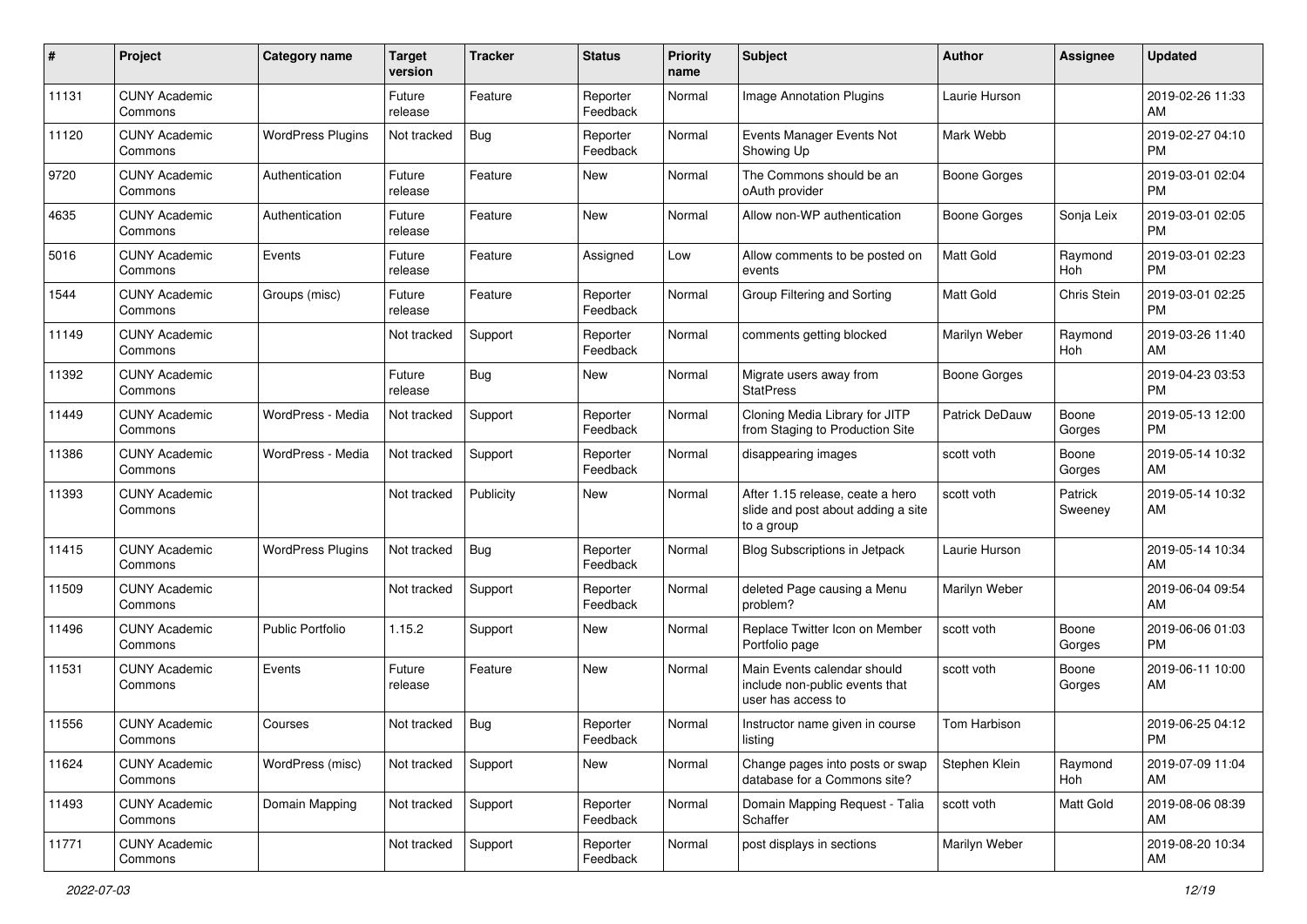| #     | Project                                                                 | <b>Category name</b>      | <b>Target</b><br>version | Tracker       | <b>Status</b>        | Priority<br>name | <b>Subject</b>                                                               | <b>Author</b>       | <b>Assignee</b>     | <b>Updated</b>                |
|-------|-------------------------------------------------------------------------|---------------------------|--------------------------|---------------|----------------------|------------------|------------------------------------------------------------------------------|---------------------|---------------------|-------------------------------|
| 11787 | <b>CUNY Academic</b><br>Commons                                         |                           | Not tracked              | Support       | Reporter<br>Feedback | Normal           | automated comments notifications<br>on ZenDesk                               | Marilyn Weber       |                     | 2019-08-26 06:18<br><b>PM</b> |
| 11834 | <b>CUNY Academic</b><br>Commons                                         | <b>Group Files</b>        | Future<br>release        | Feature       | New                  | Normal           | Improved tools for managing<br>group file folders                            | <b>Boone Gorges</b> | Sonja Leix          | 2019-09-06 03:55<br><b>PM</b> |
| 10678 | <b>CUNY Academic</b><br>Commons                                         |                           | Not tracked              | Bug           | Reporter<br>Feedback | High             | Newsletter Plugin Not Sending<br>Out Newsletters                             | Mark Webb           | Boone<br>Gorges     | 2019-09-16 09:38<br><b>PM</b> |
| 5050  | <b>CUNY Academic</b><br>Commons                                         | Social Paper              | Future<br>release        | Feature       | New                  | Low              | Making comments visible in SP<br>editing mode (SP suggestion #1)             | Marilyn Weber       | Samantha<br>Raddatz | 2019-09-17 11:10<br><b>PM</b> |
| 10273 | <b>CUNY Academic</b><br>Commons                                         | Registration              | Not tracked              | Support       | Reporter<br>Feedback | Normal           | users combining CF and campus<br>address                                     | Marilyn Weber       |                     | 2019-09-18 10:58<br>AM        |
| 11879 | <b>CUNY Academic</b><br>Commons                                         |                           | Not tracked              | Bug           | New                  | Normal           | Hypothesis comments appearing<br>on multiple, different pdfs across<br>blogs | Laurie Hurson       | Laurie Hurson       | 2019-09-19 02:39<br><b>PM</b> |
| 11545 | <b>CUNY Academic</b><br>Commons                                         | <b>WordPress Plugins</b>  | Not tracked              | Support       | New                  | Normal           | <b>Twitter searches in WordPress</b>                                         | Gina Cherry         | Matt Gold           | 2019-09-23 01:03<br><b>PM</b> |
| 8666  | <b>CUNY Academic</b><br>Commons                                         | Teaching                  | Not tracked              | Documentation | Assigned             | Normal           | Create Teaching on the Commons<br>Resource Page                              | Matt Gold           | Laurie Hurson       | 2019-09-23 03:16<br><b>PM</b> |
| 11788 | <b>CUNY Academic</b><br>Commons                                         | <b>WordPress Plugins</b>  | Future<br>release        | Support       | Reporter<br>Feedback | Normal           | Plugin Request - Browse Aloud                                                | scott voth          |                     | 2019-09-24 08:42<br>AM        |
| 11848 | <b>CUNY Academic</b><br>Commons                                         |                           | Not tracked              | Support       | Hold                 | Normal           | a Dean of Faculty wants to share<br>a large file                             | Marilyn Weber       |                     | 2019-09-24 08:44<br>AM        |
| 11860 | <b>CUNY Academic</b><br>Commons                                         | Registration              | Future<br>release        | Feature       | <b>New</b>           | Normal           | Ensure Students Are Aware They<br>Can Use Aliases At Registration            | scott voth          |                     | 2019-09-24 08:46<br>AM        |
| 11883 | <b>CUNY Academic</b><br>Commons                                         | Help/Codex                | Not tracked              | Support       | <b>New</b>           | Normal           | Need Embedding Help Page<br>Update (Tableau)                                 | Anthony Wheeler     | scott voth          | 2019-09-24 08:49<br>AM        |
| 11517 | <b>CUNY Academic</b><br>Commons                                         |                           | Not tracked              | Feature       | Assigned             | Normal           | wp-accessibility plugin should not<br>strip 'target="_blank" by default      | <b>Boone Gorges</b> | Laurie Hurson       | 2019-09-24 09:57<br>AM        |
| 11519 | <b>CUNY Academic</b><br>Commons                                         |                           | Not tracked              | Support       | Assigned             | Normal           | comment option not appearing                                                 | Marilyn Weber       |                     | 2019-09-24 10:28<br>AM        |
| 11789 | <b>CUNY Academic</b><br>Commons                                         | Courses                   | Future<br>release        | Feature       | <b>New</b>           | Normal           | Ability to remove item from<br>Courses list                                  | Laurie Hurson       | Sonja Leix          | 2019-09-24 12:28<br><b>PM</b> |
| 8836  | <b>CUNY Academic</b><br>Commons                                         | <b>Blogs (BuddyPress)</b> | Future<br>release        | Feature       | Assigned             | Normal           | Redesign site launch process                                                 | <b>Matt Gold</b>    | Boone<br>Gorges     | 2019-10-03 02:49<br><b>PM</b> |
| 12004 | <b>CUNY Academic</b><br>Commons                                         |                           | Not tracked              | Support       | Reporter<br>Feedback | Normal           | Notifications for spam blog<br>comments                                      | Gina Cherry         | Raymond<br>Hoh      | 2019-11-01 12:05<br><b>PM</b> |
| 12062 | AD/O365 Transition<br>from NonMatric to<br><b>Matriculated Students</b> |                           |                          | Feature       | In Progress          | Normal           | create solution and console<br>project                                       | Emilio Rodriguez    | Emilio<br>Rodriguez | 2019-11-12 03:56<br><b>PM</b> |
| 11945 | <b>CUNY Academic</b><br>Commons                                         | Reckoning                 | Future<br>release        | Feature       | Reporter<br>Feedback | Normal           | Add Comments bubble to<br>Reckoning views                                    | Boone Gorges        | Boone<br>Gorges     | 2019-11-12 05:14<br><b>PM</b> |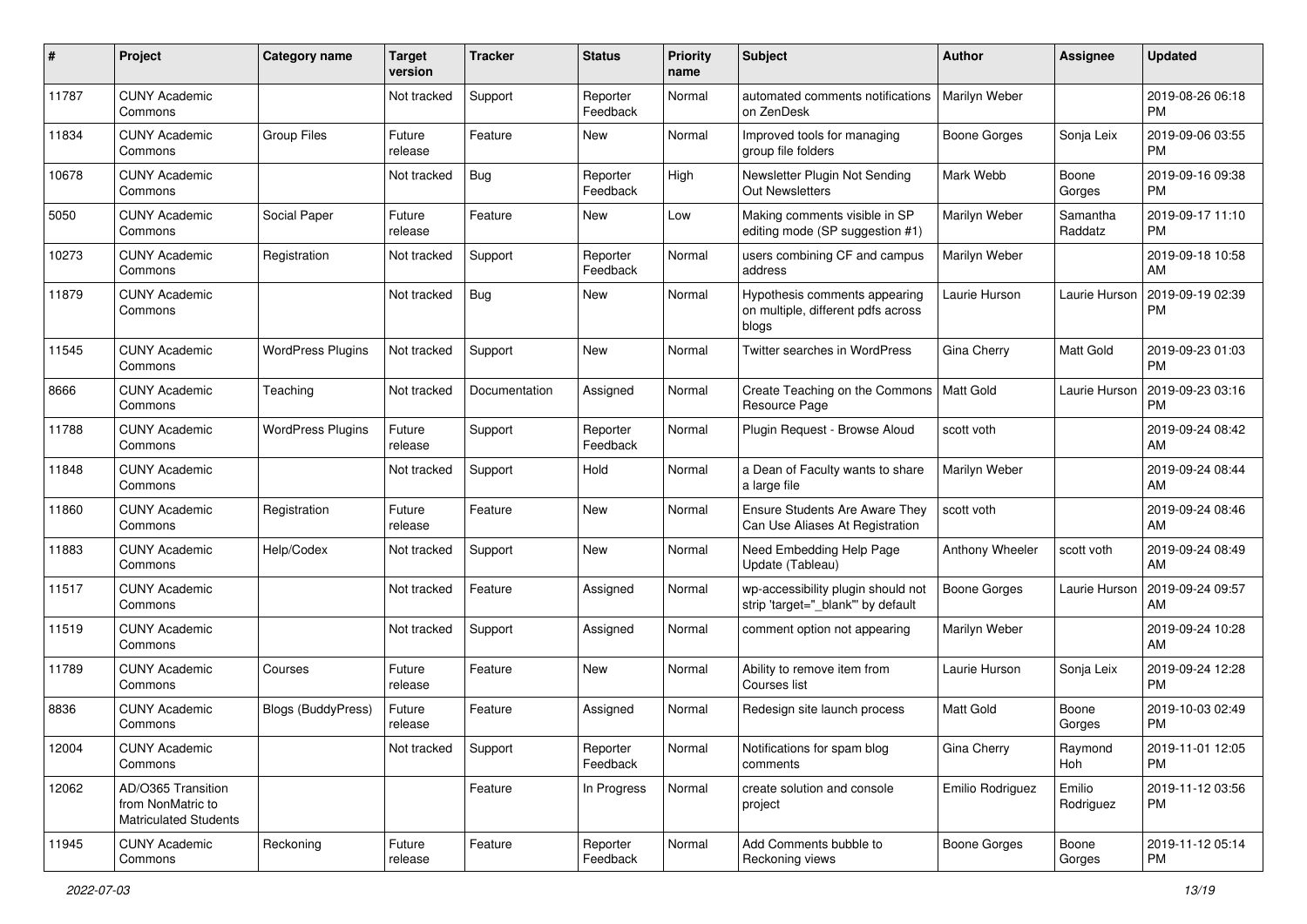| $\vert$ # | <b>Project</b>                  | Category name              | <b>Target</b><br>version | <b>Tracker</b> | <b>Status</b>        | <b>Priority</b><br>name | <b>Subject</b>                                                                                | <b>Author</b>       | Assignee            | <b>Updated</b>                |
|-----------|---------------------------------|----------------------------|--------------------------|----------------|----------------------|-------------------------|-----------------------------------------------------------------------------------------------|---------------------|---------------------|-------------------------------|
| 12091     | <b>CUNY Academic</b><br>Commons | <b>Group Files</b>         | Future<br>release        | Feature        | <b>New</b>           | Normal                  | Improved pre-upload file validation<br>for bp-group-documents                                 | <b>Boone Gorges</b> | Boone<br>Gorges     | 2019-11-14 01:21<br><b>PM</b> |
| 11971     | <b>CUNY Academic</b><br>Commons | <b>Email Notifications</b> | Future<br>release        | Bug            | Reporter<br>Feedback | Low                     | Pictures obscured in emailed post<br>notifications                                            | Marilyn Weber       | Raymond<br>Hoh      | 2019-11-21 01:14<br><b>PM</b> |
| 12198     | <b>CUNY Academic</b><br>Commons |                            | Not tracked              | Bug            | Reporter<br>Feedback | Normal                  | Duplicate listing in My Sites                                                                 | Tom Harbison        |                     | 2019-12-09 05:50<br><b>PM</b> |
| 12247     | <b>CUNY Academic</b><br>Commons | Publicity                  | Not tracked              | Support        | <b>New</b>           | Normal                  | <b>Screenshot of First Commons</b><br>Homepage                                                | scott voth          | scott voth          | 2020-01-14 12:08<br><b>PM</b> |
| 12328     | <b>CUNY Academic</b><br>Commons |                            | Not tracked              | Support        | <b>New</b>           | Normal                  | Sign up Code for Non-CUNY<br>Faculty                                                          | Laurie Hurson       |                     | 2020-01-28 10:25<br>AM        |
| 12350     | <b>CUNY Academic</b><br>Commons | Blogs (BuddyPress)         | Not tracked              | Support        | Reporter<br>Feedback | Normal                  | URL creation problem                                                                          | Marilyn Weber       |                     | 2020-02-03 11:27<br>AM        |
| 12352     | <b>CUNY Academic</b><br>Commons |                            | Not tracked              | Support        | <b>New</b>           | Normal                  | "posts list" page builder block<br>option                                                     | Marilyn Weber       |                     | 2020-02-03 01:29<br><b>PM</b> |
| 12360     | <b>CUNY Academic</b><br>Commons | <b>WordPress Themes</b>    | Not tracked              | Bug            | Reporter<br>Feedback | Normal                  | site just says "DANTE We are<br>currently in maintenance mode,<br>please check back shortly." | Marilyn Weber       |                     | 2020-02-04 12:13<br><b>PM</b> |
| 12382     | <b>CUNY Academic</b><br>Commons | Membership                 | Not tracked              | Support        | <b>New</b>           | Normal                  | Email request change                                                                          | Marilyn Weber       | Marilyn<br>Weber    | 2020-02-06 12:56<br><b>PM</b> |
| 12392     | <b>CUNY Academic</b><br>Commons | Help/Codex                 | Not tracked              | Documentation  | <b>New</b>           | Normal                  | <b>Updates to Common Commons</b><br>Questions on Help Page                                    | scott voth          | Margaret<br>Galvan  | 2020-02-11 10:53<br>AM        |
| 12438     | <b>CUNY Academic</b><br>Commons | Courses                    | Not tracked              | Bug            | <b>New</b>           | Normal                  | Site appearing twice                                                                          | Laurie Hurson       | Boone<br>Gorges     | 2020-02-18 01:34<br><b>PM</b> |
| 12484     | <b>CUNY Academic</b><br>Commons |                            | Not tracked              | Support        | Reporter<br>Feedback | Normal                  | Sign up Code for COIL Course<br>starting in March                                             | Laurie Hurson       | Matt Gold           | 2020-03-02 02:26<br><b>PM</b> |
| 12446     | <b>CUNY Academic</b><br>Commons | Groups (misc)              | Future<br>release        | Feature        | Reporter<br>Feedback | Normal                  | Toggle default site to group forum<br>posting                                                 | Laurie Hurson       | Laurie Hurson       | 2020-03-10 11:57<br>AM        |
| 12573     | <b>CUNY Academic</b><br>Commons | <b>WordPress Plugins</b>   | Future<br>release        | <b>Bug</b>     | New                  | Normal                  | CommentPress Core Issues                                                                      | scott voth          |                     | 2020-03-24 04:32<br><b>PM</b> |
| 5581      | <b>CUNY Academic</b><br>Commons | Analytics                  | Future<br>release        | Feature        | Assigned             | Normal                  | Explore alternatives to Google<br>Analytics                                                   | <b>Matt Gold</b>    | Valerie<br>Townsend | 2020-04-17 03:12<br>PM        |
| 10354     | <b>CUNY Academic</b><br>Commons | <b>Public Portfolio</b>    | Future<br>release        | Feature        | <b>New</b>           | Normal                  | Opt out of Having a Profile Page                                                              | scott voth          | Chris Stein         | 2020-05-12 10:43<br>AM        |
| 12741     | <b>CUNY Academic</b><br>Commons | <b>WordPress Plugins</b>   | Not tracked              | Support        | Reporter<br>Feedback | Normal                  | Tableau Public Viz Block                                                                      | Marilyn Weber       | Raymond<br>Hoh      | 2020-05-12 11:00<br>AM        |
| 12911     | <b>CUNY Academic</b><br>Commons |                            | Not tracked              | Feature        | New                  | Normal                  | Block access to xmlrpc.php based<br>on User-Agent                                             | <b>Boone Gorges</b> | Boone<br>Gorges     | 2020-06-09 05:12<br><b>PM</b> |
| 13034     | <b>CUNY Academic</b><br>Commons |                            | Not tracked              | Support        | Reporter<br>Feedback | Normal                  | a site is asking people to join the<br>Commons to get a download                              | Marilyn Weber       |                     | 2020-07-12 07:23<br>AM        |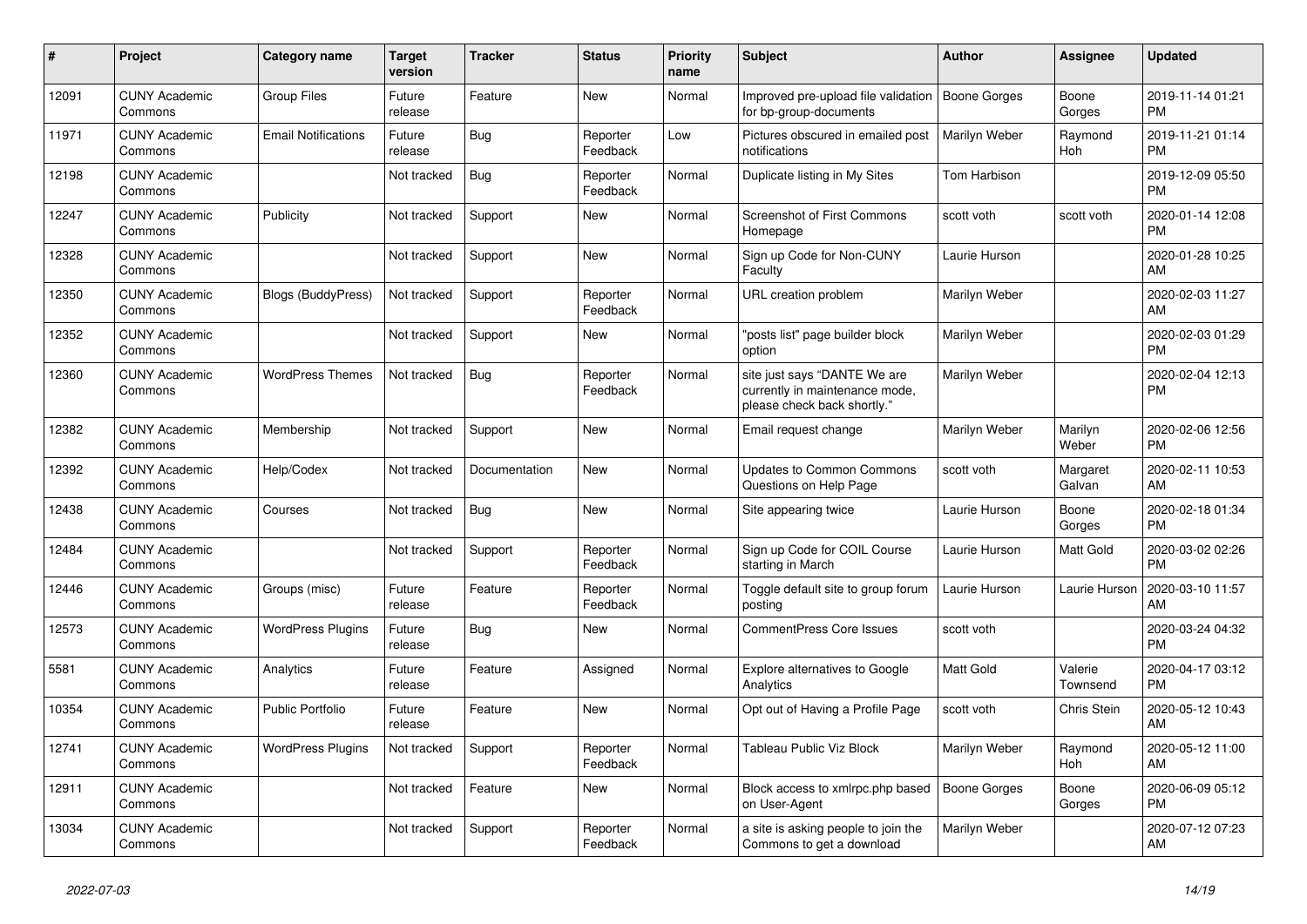| #     | Project                         | <b>Category name</b>     | <b>Target</b><br>version | <b>Tracker</b> | <b>Status</b>        | <b>Priority</b><br>name | <b>Subject</b>                                                | <b>Author</b>    | <b>Assignee</b>   | <b>Updated</b>                |
|-------|---------------------------------|--------------------------|--------------------------|----------------|----------------------|-------------------------|---------------------------------------------------------------|------------------|-------------------|-------------------------------|
| 13048 | <b>CUNY Academic</b><br>Commons | Shortcodes and<br>embeds | Future<br>release        | Feature        | <b>New</b>           | Normal                  | Jupyter Notebooks support                                     | Boone Gorges     |                   | 2020-07-14 11:46<br>AM        |
| 3002  | <b>CUNY Academic</b><br>Commons | Search                   | Future<br>release        | Feature        | Assigned             | Normal                  | Overhaul CAC search by using<br>external search appliance     | Boone Gorges     | Boone<br>Gorges   | 2020-07-15 03:05<br><b>PM</b> |
| 12436 | <b>CUNY Academic</b><br>Commons |                          | Not tracked              | Bug            | Assigned             | Normal                  | Nightly system downtime                                       | Boone Gorges     |                   | 2020-08-01 09:30<br>AM        |
| 13255 | <b>CUNY Academic</b><br>Commons |                          | Not tracked              | Support        | Reporter<br>Feedback | Normal                  | Accessibility problems                                        | Marilyn Weber    |                   | 2020-09-01 05:48<br><b>PM</b> |
| 13286 | <b>CUNY Academic</b><br>Commons |                          | Not tracked              | Support        | New                  | Normal                  | problem connecting with<br>WordPress app                      | Marilyn Weber    | Raymond<br>Hoh    | 2020-09-08 11:16<br>AM        |
| 13328 | <b>CUNY Academic</b><br>Commons | Group Forums             | Not tracked              | <b>Bug</b>     | Reporter<br>Feedback | Normal                  | cross-posting in two related<br>groups                        | Marilyn Weber    | Raymond<br>Hoh    | 2020-09-15 10:39<br><b>PM</b> |
| 13370 | <b>CUNY Academic</b><br>Commons | Group Library            | Future<br>release        | Feature        | <b>New</b>           | Normal                  | Library bulk deletion and folder<br>editing                   | Colin McDonald   | Boone<br>Gorges   | 2020-10-13 10:41<br>AM        |
| 13430 | <b>CUNY Academic</b><br>Commons | Reply By Email           | Not tracked              | Bug            | <b>New</b>           | Normal                  | Delay in RBE                                                  | Luke Waltzer     | Raymond<br>Hoh    | 2020-10-13 11:16<br>AM        |
| 13466 | <b>CUNY Academic</b><br>Commons | Cavalcade                | Future<br>release        | Feature        | <b>New</b>           | Normal                  | Automated cleanup for duplicate<br>Cavalcade tasks            | Boone Gorges     | Boone<br>Gorges   | 2020-10-13 05:24<br><b>PM</b> |
| 7115  | <b>CUNY Academic</b><br>Commons | Groups (misc)            | Future<br>release        | Feature        | Reporter<br>Feedback | Normal                  | make licensing info clear during<br>group creation            | Matt Gold        | Raymond<br>Hoh    | 2020-12-08 11:32<br>AM        |
| 13975 | <b>CUNY Academic</b><br>Commons | Social Paper             | Not tracked              | Support        | Reporter<br>Feedback | Normal                  | can't approve comments on Social<br>Paper paper               | Marilyn Weber    |                   | 2021-02-12 09:33<br>AM        |
| 11968 | JustPublics@365<br>MediaCamp    |                          |                          | Feature        | <b>New</b>           | Normal                  | Nanoscience Retractable Display<br>Unit                       | Donald Cherry    | Bonnie<br>Eissner | 2021-02-19 08:50<br>AM        |
| 13912 | <b>CUNY Academic</b><br>Commons |                          | Not tracked              | Feature        | Hold                 | Low                     | posting "missed schedule"                                     | Marilyn Weber    |                   | 2021-02-23 10:46<br>AM        |
| 14074 | <b>CUNY Academic</b><br>Commons | WordPress (misc)         | Not tracked              | Support        | Reporter<br>Feedback | Normal                  | page password protection problem                              | Marilyn Weber    |                   | 2021-03-02 11:03<br>AM        |
| 14113 | <b>CUNY Academic</b><br>Commons | WordPress (misc)         | Future<br>release        | <b>Bug</b>     | Hold                 | Normal                  | Block Editor Not Working on this<br>page - Json error         | scott voth       | Boone<br>Gorges   | 2021-03-05 11:01<br>AM        |
| 14398 | <b>CUNY Academic</b><br>Commons |                          | Not tracked              | Support        | Reporter<br>Feedback | Normal                  | Events plug-in notification problem                           | Marilyn Weber    |                   | 2021-05-11 11:21<br>AM        |
| 14483 | <b>CUNY Academic</b><br>Commons | WordPress - Media        | Not tracked              | Bug            | Reporter<br>Feedback | Normal                  | Wordpress PDF Embed Stopped<br>Working after JITP Media Clone | Patrick DeDauw   | Boone<br>Gorges   | 2021-05-20 01:51<br><b>PM</b> |
| 14496 | <b>CUNY Academic</b><br>Commons | Domain Mapping           | Future<br>release        | Bug            | New                  | Normal                  | Mapped domain SSO uses<br>third-party cookies                 | Raymond Hoh      | Raymond<br>Hoh    | 2021-05-24 04:03<br><b>PM</b> |
| 13949 | <b>CUNY Academic</b><br>Commons |                          | Not tracked              | <b>Bug</b>     | <b>New</b>           | Normal                  | Continued debugging of runaway<br>MySQL connections           | <b>Matt Gold</b> | Boone<br>Gorges   | 2021-09-14 10:42<br>AM        |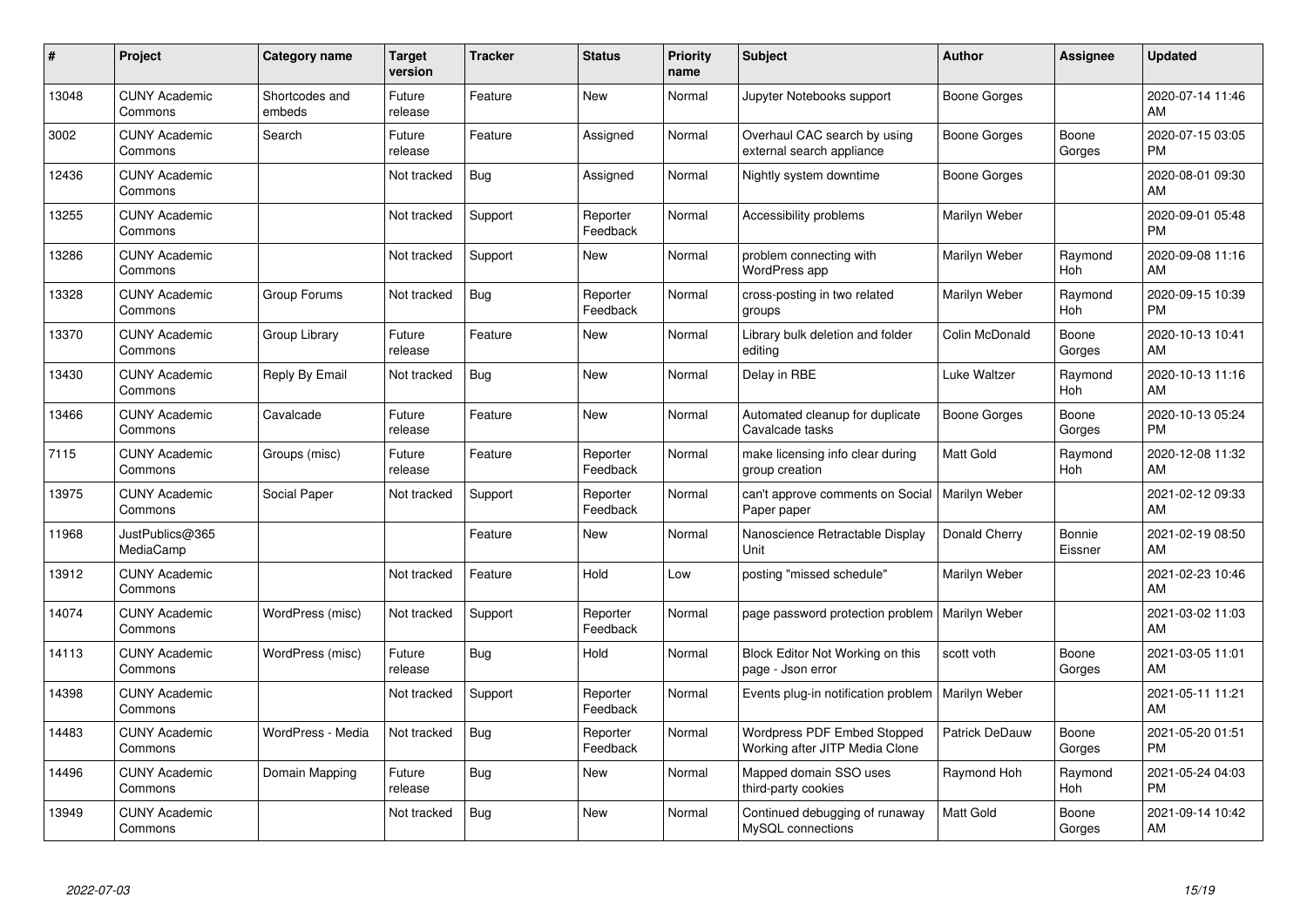| #     | Project                         | <b>Category name</b>       | <b>Target</b><br>version | <b>Tracker</b> | <b>Status</b>        | <b>Priority</b><br>name | <b>Subject</b>                                                                             | <b>Author</b>           | Assignee          | <b>Updated</b>                |
|-------|---------------------------------|----------------------------|--------------------------|----------------|----------------------|-------------------------|--------------------------------------------------------------------------------------------|-------------------------|-------------------|-------------------------------|
| 14394 | <b>CUNY Academic</b><br>Commons |                            | Not tracked              | Feature        | <b>New</b>           | Normal                  | Commons News Site - redesign                                                               | scott voth              | scott voth        | 2021-09-14 10:46<br>AM        |
| 14475 | <b>CUNY Academic</b><br>Commons |                            | Not tracked              | Publicity      | <b>New</b>           | Normal                  | <b>OER Showcase Page</b>                                                                   | Laurie Hurson           | Laurie Hurson     | 2021-09-14 10:46<br>AM        |
| 14538 | <b>CUNY Academic</b><br>Commons |                            | Not tracked              | Support        | Reporter<br>Feedback | Normal                  | <b>Weebly To Commons</b>                                                                   | Laurie Hurson           |                   | 2021-09-14 10:47<br>AM        |
| 14629 | <b>CUNY Academic</b><br>Commons |                            | Not tracked              | Bug            | Reporter<br>Feedback | Normal                  | Possible Post Order Bug?                                                                   | <b>Syelle Graves</b>    |                   | 2021-09-14 10:47<br>AM        |
| 14784 | <b>CUNY Academic</b><br>Commons |                            |                          | Support        | Reporter<br>Feedback | Normal                  | User report of logo problem when<br>using Customizer theme                                 | Marilyn Weber           |                   | 2021-09-17 10:25<br>AM        |
| 14792 | <b>CUNY Academic</b><br>Commons |                            |                          | <b>Bug</b>     | New                  | Normal                  | Inconsistent email notifications<br>from gravity forms                                     | Raffi<br>Khatchadourian |                   | 2021-10-04 01:50<br><b>PM</b> |
| 14842 | <b>CUNY Academic</b><br>Commons |                            | Not tracked              | Support        | Reporter<br>Feedback | Normal                  | Question about widgets and block<br>editor                                                 | Gina Cherry             |                   | 2021-10-06 03:01<br><b>PM</b> |
| 14900 | <b>CUNY Academic</b><br>Commons |                            | Not tracked              | Support        | Reporter<br>Feedback | Normal                  | previous theme?                                                                            | Marilyn Weber           |                   | 2021-10-25 10:31<br>AM        |
| 14911 | <b>CUNY Academic</b><br>Commons | <b>WordPress Themes</b>    | Not tracked              | Support        | New                  | Normal                  | Twentytwentyone theme                                                                      | Marilyn Weber           |                   | 2021-10-28 10:37<br>AM        |
| 14936 | <b>CUNY Academic</b><br>Commons |                            |                          | Bug            | <b>New</b>           | Normal                  | Commons websites blocked by<br>SPS campus network                                          | Laurie Hurson           |                   | 2021-11-03 03:57<br><b>PM</b> |
| 14940 | <b>CUNY Academic</b><br>Commons |                            |                          | Bug            | <b>New</b>           | Normal                  | Discrepancy between Commons<br>profile "sites" and actual # of sites                       | Laurie Hurson           |                   | 2021-11-08 11:09<br>AM        |
| 12042 | <b>CUNY Academic</b><br>Commons | <b>Email Notifications</b> | Future<br>release        | Feature        | <b>New</b>           | Normal                  | Improved error logging for BPGES<br>send queue                                             | <b>Boone Gorges</b>     | Boone<br>Gorges   | 2021-11-19 12:25<br><b>PM</b> |
| 13358 | <b>CUNY Academic</b><br>Commons | Group Forums               | Future<br>release        | Feature        | <b>New</b>           | Normal                  | Improved UI for group forum<br>threading settings                                          | Boone Gorges            | Raymond<br>Hoh    | 2021-11-19 12:27<br><b>PM</b> |
| 13199 | <b>CUNY Academic</b><br>Commons | Group Forums               | Future<br>release        | Feature        | <b>New</b>           | Normal                  | Favoring Groups over bbPress<br>plugin                                                     | Colin McDonald          | Colin<br>McDonald | 2021-11-19 12:28<br><b>PM</b> |
| 14309 | <b>CUNY Academic</b><br>Commons | Group Library              | Future<br>release        | Feature        | <b>New</b>           | Normal                  | Better handling of<br>bp group document file download<br>attempts when file is not present | <b>Boone Gorges</b>     | Boone<br>Gorges   | 2021-11-19 12:28<br><b>PM</b> |
| 13650 | <b>CUNY Academic</b><br>Commons | Group Library              | Future<br>release        | Feature        | <b>New</b>           | Normal                  | Forum Attachments in Group<br>Library                                                      | Laurie Hurson           |                   | 2021-11-19 12:30<br><b>PM</b> |
| 13331 | <b>CUNY Academic</b><br>Commons | Site cloning               | Future<br>release        | Bug            | <b>New</b>           | Normal                  | Combine Site Template and Clone   Boone Gorges<br>operations                               |                         | Jeremy Felt       | 2021-11-19 12:39<br><b>PM</b> |
| 13835 | <b>CUNY Academic</b><br>Commons | WordPress (misc)           | Future<br>release        | Feature        | <b>New</b>           | Normal                  | Allow OneSearch widget to have<br>'CUNY' as campus                                         | Boone Gorges            | Boone<br>Gorges   | 2021-11-19 12:39<br><b>PM</b> |
| 10226 | <b>CUNY Academic</b><br>Commons | Courses                    | Future<br>release        | Feature        | <b>New</b>           | Normal                  | Add "My Courses" to drop down<br>list                                                      | scott voth              | Boone<br>Gorges   | 2021-11-19 12:42<br><b>PM</b> |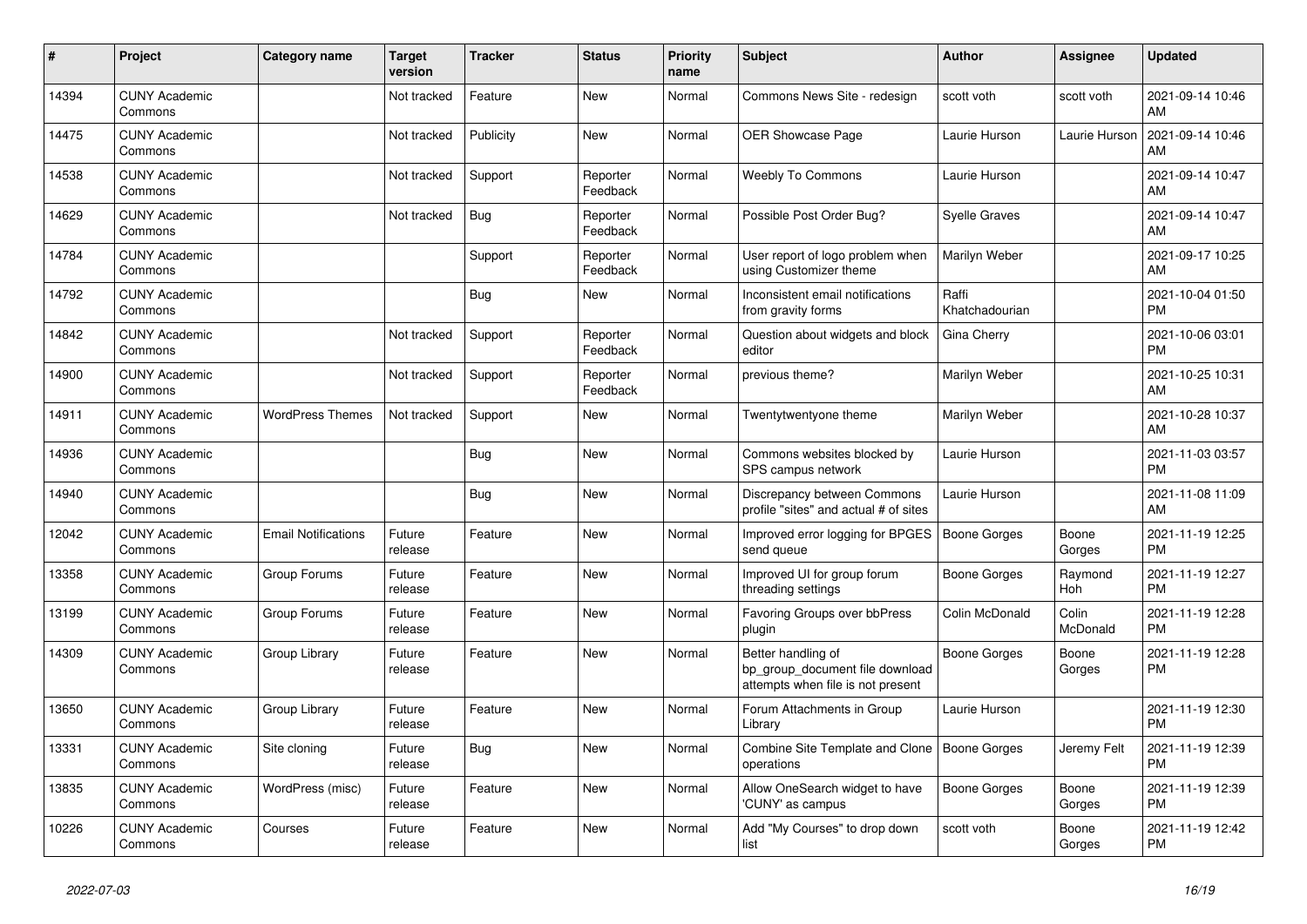| #     | Project                         | <b>Category name</b>     | <b>Target</b><br>version | <b>Tracker</b> | <b>Status</b>        | <b>Priority</b><br>name | <b>Subject</b>                                              | <b>Author</b>           | <b>Assignee</b> | <b>Updated</b>                |
|-------|---------------------------------|--------------------------|--------------------------|----------------|----------------------|-------------------------|-------------------------------------------------------------|-------------------------|-----------------|-------------------------------|
| 14983 | <b>CUNY Academic</b><br>Commons | WordPress (misc)         | Not tracked              | Support        | Reporter<br>Feedback | Normal                  | "Read More" tag not working                                 | Rebecca Krisel          | Raymond<br>Hoh  | 2021-11-23 01:17<br><b>PM</b> |
| 14987 | <b>CUNY Academic</b><br>Commons | <b>WordPress Plugins</b> | Future<br>release        | Bug            | <b>New</b>           | Normal                  | Elementor update causes<br>database freeze-up               | Boone Gorges            | Boone<br>Gorges | 2021-11-29 12:02<br><b>PM</b> |
| 14908 | <b>CUNY Academic</b><br>Commons | Performance              |                          | <b>Bug</b>     | <b>New</b>           | Normal                  | Stale object cache on cdev                                  | Raymond Hoh             | Boone<br>Gorges | 2021-12-07 09:45<br>AM        |
| 14994 | <b>CUNY Academic</b><br>Commons | cdev.gc.cuny.edu         | Not tracked              | Support        | In Progress          | Normal                  | Clear Cache on CDEV                                         | scott voth              | Raymond<br>Hoh  | 2021-12-07 03:51<br><b>PM</b> |
| 15045 | <b>CUNY Academic</b><br>Commons |                          |                          | Support        | <b>New</b>           | Normal                  | no result for KCeL in the search<br>box on the commons      | Marilyn Weber           |                 | 2021-12-10 11:29<br>AM        |
| 14184 | <b>CUNY Academic</b><br>Commons | <b>Public Portfolio</b>  | Future<br>release        | Feature        | <b>New</b>           | Normal                  | Centralized mechanism for storing<br>Campus affiliations    | <b>Boone Gorges</b>     | Boone<br>Gorges | 2022-01-04 11:35<br>AM        |
| 14504 | <b>CUNY Academic</b><br>Commons |                          | Not tracked              | Publicity      | Reporter<br>Feedback | Normal                  | Adding showcases to home page<br>menu                       | Laurie Hurson           | Boone<br>Gorges | 2022-01-19 03:26<br><b>PM</b> |
| 15260 | <b>CUNY Academic</b><br>Commons |                          |                          | Support        | Reporter<br>Feedback | Normal                  | Diacritical markings   European<br><b>Stages</b>            | Marilyn Weber           |                 | 2022-02-04 08:16<br>AM        |
| 15242 | <b>CUNY Academic</b><br>Commons | Performance              | Not tracked              | <b>Bug</b>     | Reporter<br>Feedback | Normal                  | Slugist site                                                | Raffi<br>Khatchadourian | Boone<br>Gorges | 2022-02-07 11:14<br>AM        |
| 15176 | <b>CUNY Academic</b><br>Commons |                          | Not tracked              | Support        | Reporter<br>Feedback | Normal                  | Archiving Q Writing & Old<br>Wordpress Sites on the Commons | Laurie Hurson           |                 | 2022-02-08 10:28<br>AM        |
| 15370 | <b>CUNY Academic</b><br>Commons |                          |                          | Support        | Reporter<br>Feedback | Normal                  | All-in-One Event Calendar?                                  | Marilyn Weber           |                 | 2022-02-17 11:03<br>AM        |
| 15516 | <b>CUNY Academic</b><br>Commons | <b>WordPress Plugins</b> |                          | <b>Bug</b>     | Reporter<br>Feedback | Normal                  | Can't publish or save draft of post<br>on wordpress.com     | Raffi<br>Khatchadourian | Raymond<br>Hoh  | 2022-03-02 05:52<br><b>PM</b> |
| 15565 | <b>CUNY Academic</b><br>Commons |                          |                          | Support        | New                  | Normal                  | Events - send updates to an email<br>listserv               | Marilyn Weber           |                 | 2022-03-10 01:06<br><b>PM</b> |
| 15757 | <b>CUNY Academic</b><br>Commons |                          |                          | <b>Bug</b>     | <b>New</b>           | Normal                  | Members # do not match                                      | Laurie Hurson           |                 | 2022-03-30 04:52<br><b>PM</b> |
| 15767 | <b>CUNY Academic</b><br>Commons | WordPress (misc)         |                          | Support        | New                  | Normal                  | Site loading slowly                                         | scott voth              | Boone<br>Gorges | 2022-04-04 08:56<br><b>PM</b> |
| 15816 | <b>CUNY Academic</b><br>Commons |                          | Not tracked              | Support        | New                  | Normal                  | slow loading at SPS                                         | Marilyn Weber           |                 | 2022-04-05 01:26<br><b>PM</b> |
| 15923 | <b>CUNY Academic</b><br>Commons |                          | Not tracked              | Feature        | Reporter<br>Feedback | Normal                  | <b>Bellows Plugin Adjustments</b>                           | Laurie Hurson           |                 | 2022-04-20 10:10<br>AM        |
| 15685 | <b>CUNY Academic</b><br>Commons |                          |                          | Support        | New                  | High                    | problem with chrome?                                        | Marilyn Weber           |                 | 2022-04-25 03:40<br><b>PM</b> |
| 8901  | <b>CUNY Academic</b><br>Commons | Accessibility            | Future<br>release        | Feature        | Assigned             | Normal                  | Theme analysis for accessibility                            | <b>Matt Gold</b>        | Boone<br>Gorges | 2022-04-26 11:59<br>AM        |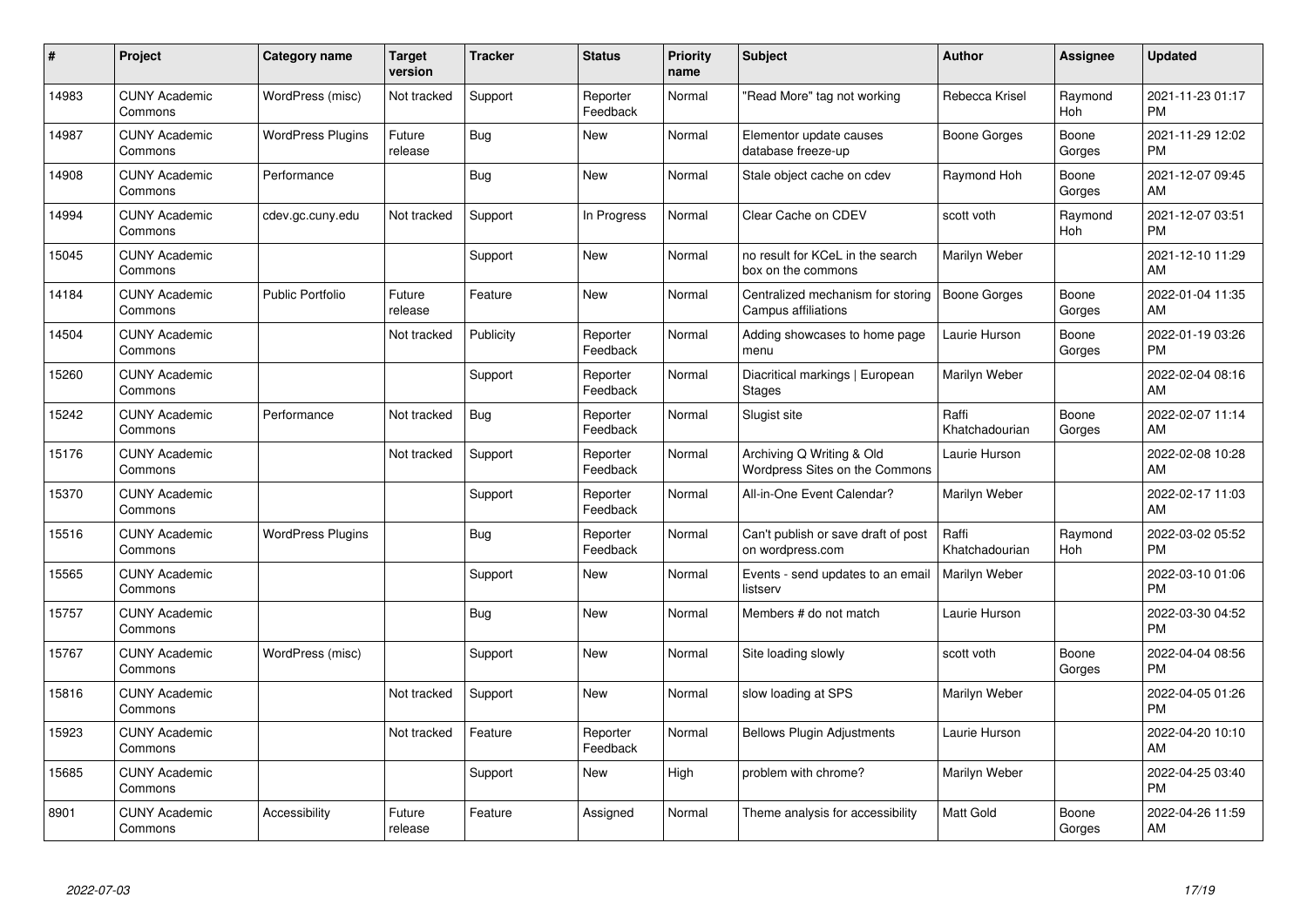| #     | Project                         | <b>Category name</b>           | <b>Target</b><br>version | <b>Tracker</b> | <b>Status</b>        | <b>Priority</b><br>name | <b>Subject</b>                                                | <b>Author</b>           | <b>Assignee</b> | <b>Updated</b>                |
|-------|---------------------------------|--------------------------------|--------------------------|----------------|----------------------|-------------------------|---------------------------------------------------------------|-------------------------|-----------------|-------------------------------|
| 8900  | <b>CUNY Academic</b><br>Commons | Accessibility                  | Future<br>release        | Feature        | Assigned             | Normal                  | Look into tools to enforce<br>accessibility in WP environment | <b>Matt Gold</b>        | Boone<br>Gorges | 2022-04-26 11:59<br>AM        |
| 8835  | <b>CUNY Academic</b><br>Commons | Blogs (BuddyPress)             | Future<br>release        | Feature        | <b>New</b>           | Normal                  | Extend cuny is shortlinks to sites                            | Luke Waltzer            | Boone<br>Gorges | 2022-04-26 11:59<br>AM        |
| 11243 | <b>CUNY Academic</b><br>Commons | BuddyPress (misc)              | Future<br>release        | <b>Bug</b>     | <b>New</b>           | Normal                  | Audit bp-custom.php                                           | Raymond Hoh             | Raymond<br>Hoh  | 2022-04-26 11:59<br>AM        |
| 10380 | <b>CUNY Academic</b><br>Commons | WordPress (misc)               | Future<br>release        | Feature        | In Progress          | Normal                  | Remove blacklisted plugins                                    | Boone Gorges            |                 | 2022-04-26 12:00<br><b>PM</b> |
| 11843 | <b>CUNY Academic</b><br>Commons | WordPress (misc)               | Future<br>release        | Design/UX      | <b>New</b>           | Normal                  | Tweaking the Gutenberg Editor<br>Interface                    | Laurie Hurson           |                 | 2022-04-26 12:00<br><b>PM</b> |
| 14787 | <b>CUNY Academic</b><br>Commons | <b>Plugin Packages</b>         | Future<br>release        | Feature        | <b>New</b>           | Normal                  | Creating a "Design" plugin<br>package                         | Laurie Hurson           | scott voth      | 2022-04-27 04:56<br><b>PM</b> |
| 16099 | <b>CUNY Academic</b><br>Commons |                                |                          | Support        | Reporter<br>Feedback | Normal                  | request for Newsletter Glue                                   | Marilyn Weber           |                 | 2022-05-13 12:14<br><b>PM</b> |
| 16092 | <b>CUNY Academic</b><br>Commons |                                | Future<br>release        | Feature        | Hold                 | Normal                  | Don't show main site in Site<br>search results                | Boone Gorges            | Boone<br>Gorges | 2022-05-17 03:12<br><b>PM</b> |
| 16110 | <b>CUNY Academic</b><br>Commons |                                |                          | Support        | Reporter<br>Feedback | Normal                  | remove Creative Commons<br>license from pages?                | Marilyn Weber           | Raymond<br>Hoh  | 2022-05-17 06:11<br><b>PM</b> |
| 15210 | <b>CUNY Academic</b><br>Commons | Analytics                      | Not tracked              | Design/UX      | <b>New</b>           | Normal                  | Google Analytics improvements                                 | Colin McDonald          | Boone<br>Gorges | 2022-05-24 10:47<br>AM        |
| 15883 | <b>CUNY Academic</b><br>Commons |                                | 2.1.0                    | Feature        | <b>New</b>           | Normal                  | Release BPGES update                                          | Boone Gorges            | Boone<br>Gorges | 2022-05-26 10:39<br>AM        |
| 15194 | <b>CUNY Academic</b><br>Commons | Internal Tools and<br>Workflow | 2.1.0                    | Feature        | <b>New</b>           | Normal                  | PHPCS sniff for un-restored<br>switch_to_blog() calls         | Boone Gorges            | Jeremy Felt     | 2022-05-26 10:45<br>AM        |
| 15604 | <b>CUNY Academic</b><br>Commons | <b>Email Notifications</b>     | Future<br>release        | Feature        | Assigned             | Normal                  | Restructure Commons Group<br>Digest Email Messages            | <b>Matt Gold</b>        | Boone<br>Gorges | 2022-05-26 10:45<br>AM        |
| 13946 | <b>CUNY Academic</b><br>Commons | <b>WordPress Plugins</b>       | 2.1.0                    | Support        | Assigned             | Normal                  | Custom Embed handler For<br>OneDrive files                    | scott voth              | Raymond<br>Hoh  | 2022-05-26 10:46<br>AM        |
| 16177 | <b>CUNY Academic</b><br>Commons | Reply By Email                 |                          | Bug            | New                  | Normal                  | Switch to Inbound mode for RBE                                | Raymond Hoh             | Raymond<br>Hoh  | 2022-05-30 04:32<br><b>PM</b> |
| 16245 | <b>CUNY Academic</b><br>Commons | WordPress (misc)               |                          | Bug            | Reporter<br>Feedback | Normal                  | Save Button missing on<br>WordPress Profile page              | scott voth              | Raymond<br>Hoh  | 2022-06-16 03:09<br><b>PM</b> |
| 16255 | <b>CUNY Academic</b><br>Commons | WordPress (misc)               |                          | Bug            | New                  | Normal                  | Need to define 'MULTISITE'<br>constant in wp-config.php       | Raymond Hoh             |                 | 2022-06-19 09:31<br>AM        |
| 16290 | <b>CUNY Academic</b><br>Commons |                                |                          | Feature        | Reporter<br>Feedback | Normal                  | Add Table Of Contents Block<br>plug-in                        | Raffi<br>Khatchadourian |                 | 2022-06-24 10:26<br>AM        |
| 16294 | <b>CUNY Academic</b><br>Commons |                                |                          | Bug            | New                  | Urgent                  | CAC is down                                                   | Raffi<br>Khatchadourian |                 | 2022-06-27 02:00<br><b>PM</b> |